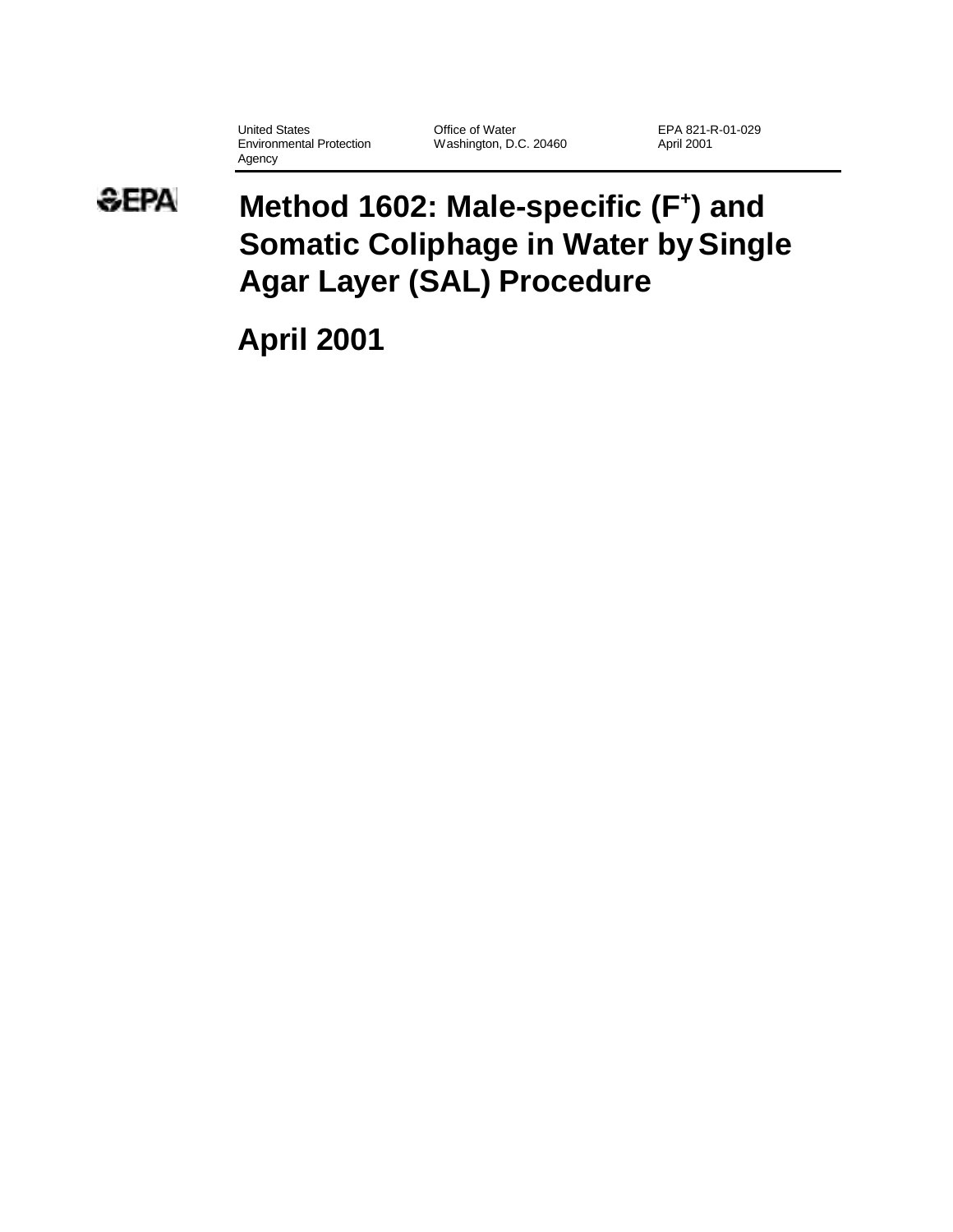### **Acknowledgments**

This method was prepared under the direction of William A. Telliard of the Engineering and Analysis Division within the U.S. Environmental Protection Agency's (EPA) Office of Water. The EPA technical lead was Paul Berger, of the Standards and Risk Management Division within the Office of Water. This document was prepared under EPA Contract No. 68-C-98-139 by DynCorp Information & Enterprise Technology, Inc.

The contributions of the following persons and organizations to the development of this method are gratefully acknowledged:

- Sobsey, Mark, Ming Jing Wu, and Greg Lovelace, University of North Carolina, Department of Environmental Sciences and Engineering, CB#7400, McGavran-Greenberg Building, Chapel Hill, NC 27599
- Hsu, Fu-Chih, and Jim Larkin, Environmental Health Laboratories, 110 South Hill Street, South Bend, IN 46617
- Chambers, Yildiz, City of San Diego Marine Microbiology Laboratory, 5530 Kiowa Drive, La Mesa, CA 91942
- Cliver, Dean, Tadesse Mariam, and Mulugeta Tamene, University of California Davis, Department of Health and Reproduction, School of Veterinary Medicine, Davis, CA 95616-8743

Danielson, Richard, BioVir Laboratory, 685 Stone Road Unit # 6, Benicia, CA 94510

- Fujioka, Roger and Geeta Rijal, University of Hawaii, Water Resources Center, Holmes Hall 283, 2540 Dole Street, Honolulu, HI 96822
- Karim, Mohammad and Dale Young, American Water Works System Research Laboratory, 1115 South Illinois Street, Belleville, IL 62220-3731
- Margolin, Aaron and Nicola Ballester, University of New Hampshire, Department of Microbiology, Biological Sciences Building, Rudman Hall Room 285, Durham, NH 03824
- Pillai, Suresh and Elisa Camacho, Texas A & M University, Department of Poultry Science, Kleberg Center Room 418D, College Station, TX 77843
- Pope, Misty, Kevin Connell, Jason Kempton, Ken Miller, and Jessica Pulz, DynCorp Information and Enterprise Technologies, 6101 Stevenson Avenue, Alexandria, VA 22304
- Williams, Fred and Ron Stetler U.S. Environmental Protection Agency, 26 West Martin Luther King Drive, Cincinnati, OH, 45268
- Yates, Marylynn, Omid Bakhtar, and Andre Salazar, University of California Riverside, Department of Environmental Sciences, 2217 Geology, Riverside, CA 92521-0424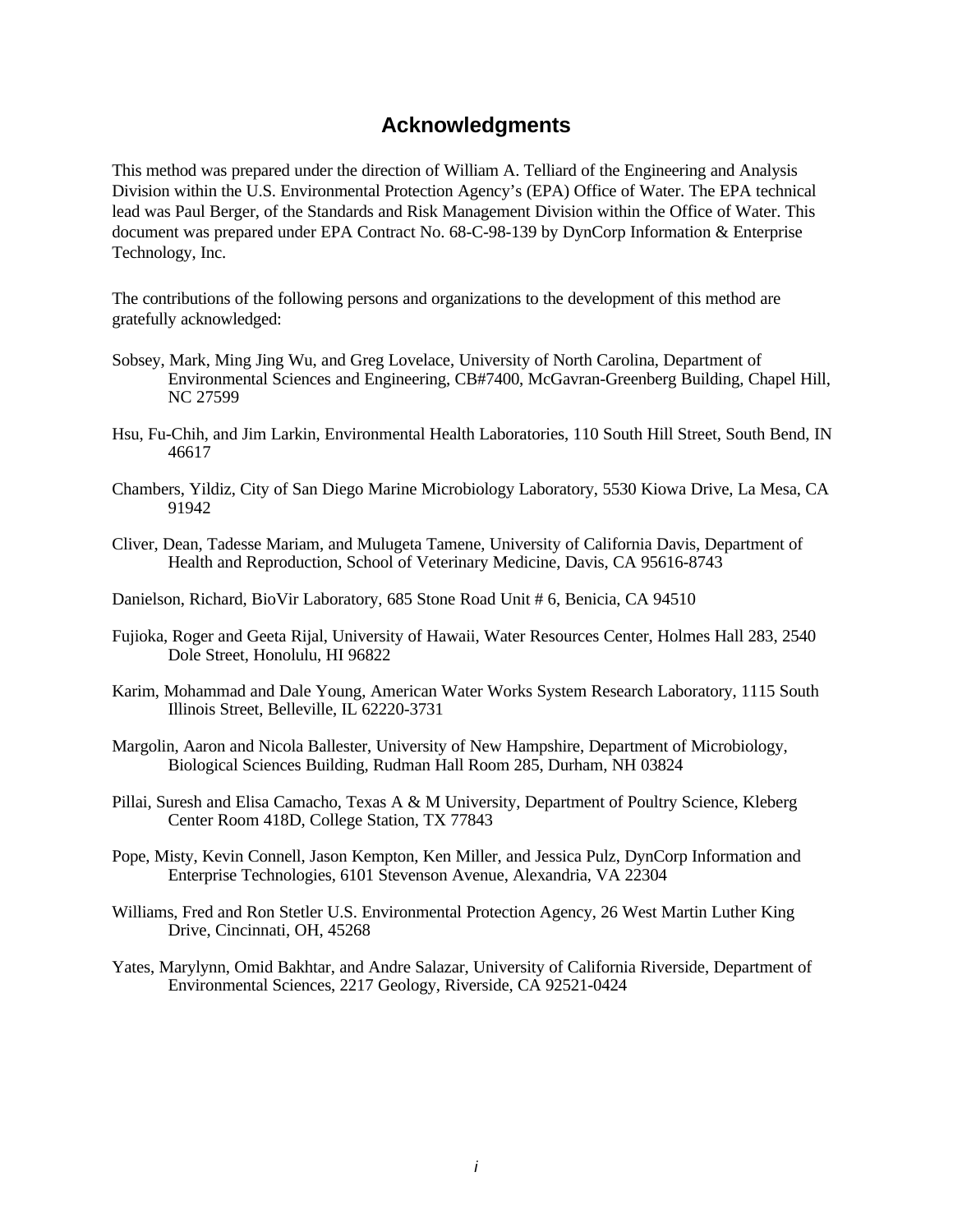## **Disclaimer**

Mention of trade names or commercial products does not constitute endorsement or recommendation for use.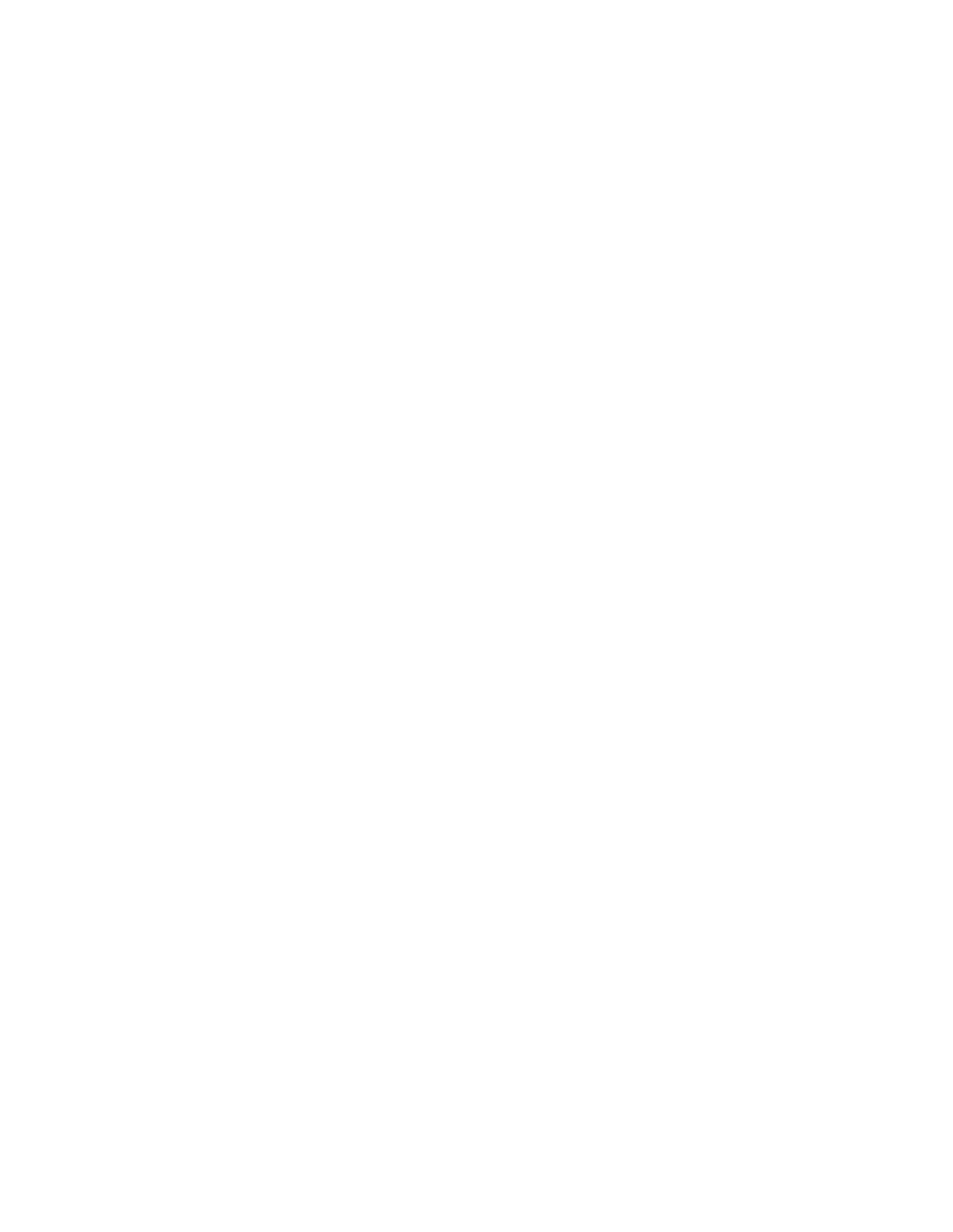### **Introduction**

Coliphage presence in ground water is an indication of fecal contamination. Method 1602 is a performancebased method for enumerating male-specific  $(F^+)$  and somatic coliphage in ground water and other waters. Laboratories are permitted to modify or omit any steps or procedure, with the exception of the coliphage stock enumeration procedure (Section 11.3), provided that all performance requirements set forth in the validated method are met. The laboratory may not omit any quality control analyses.

This single agar layer procedure requires the addition of host bacteria, magnesium chloride, and doublestrength molten agar medium to the sample, followed by pouring the total volume of the mixture into plates. All plates from a single sample are examined for plaque formation (zones of bacterial host lawn clearing). The quantity of coliphage in a sample is expressed as plaque forming units (PFU) / 100 mL.

This method is for use in the Environmental Protection Agency's (EPA's) data gathering and monitoring programs under the Safe Drinking Water Act and the Clean Water Act.

Questions concerning this method or its application should be addressed to:

William A. Telliard U.S. EPA Office of Water Analytical Methods Staff 1200 Pennsylvania NW Mail Code 4303 Washington, DC 20460 Email: telliard.william@epa.gov

Requests for additional copies of this publication should be directed to:

Water Resource Center Mail Code RC-4100 401 M Street, SW Washington, D.C. 20460 (202) 260-7786 or (202) 260-2814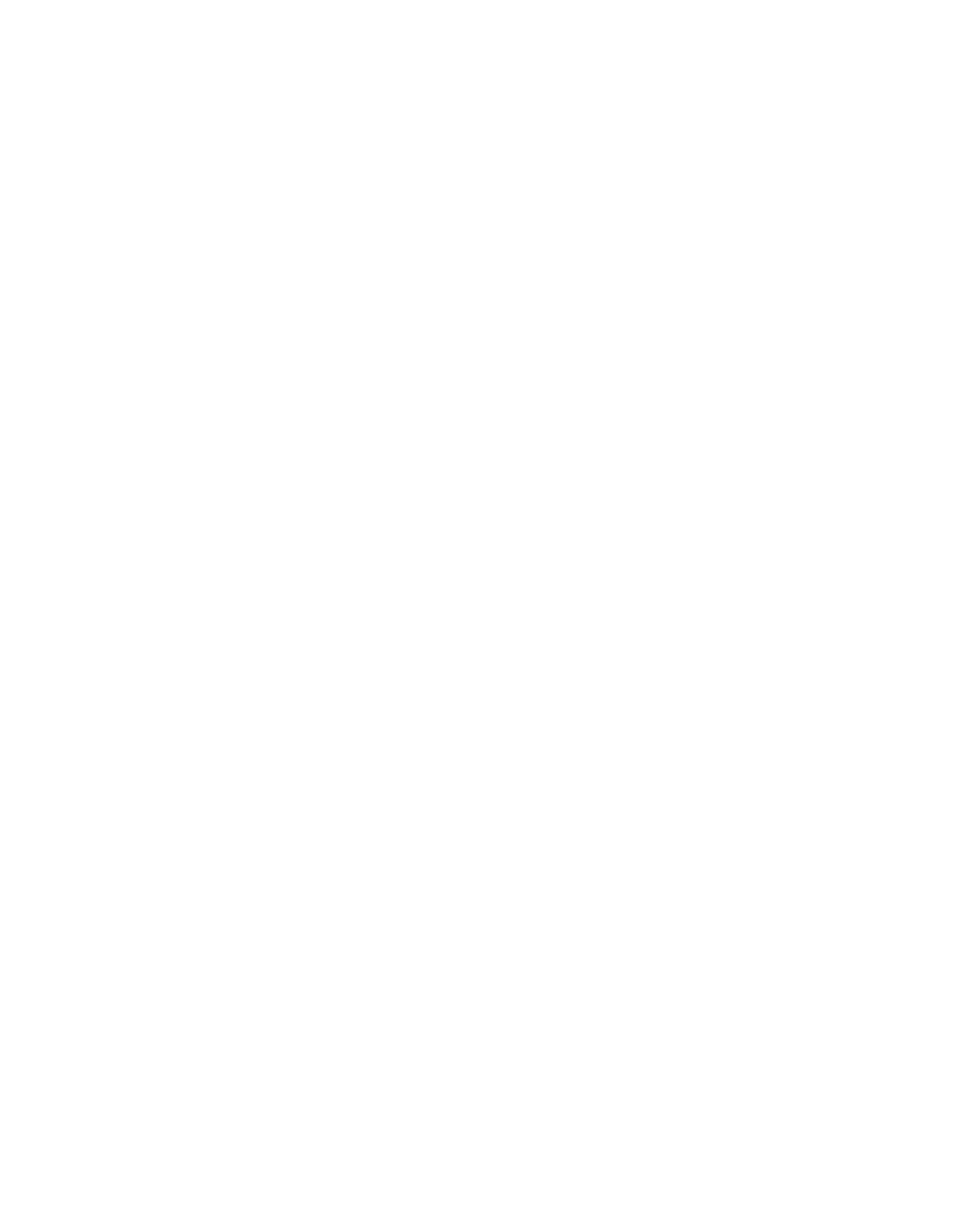## **Table of Contents**

| 1.0  |                                                           |
|------|-----------------------------------------------------------|
| 2.0  |                                                           |
| 3.0  |                                                           |
| 4.0  |                                                           |
| 5.0  |                                                           |
| 6.0  |                                                           |
| 7.0  |                                                           |
| 8.0  |                                                           |
| 9.0  |                                                           |
| 10.0 |                                                           |
| 11.0 |                                                           |
| 12.0 | Single Agar Layer (SAL) Procedure for Sample Analysis  18 |
| 13.0 |                                                           |
| 14.0 |                                                           |
| 15.0 |                                                           |
| 16.0 |                                                           |
| 17.0 |                                                           |
| 18.0 |                                                           |
| 19.0 |                                                           |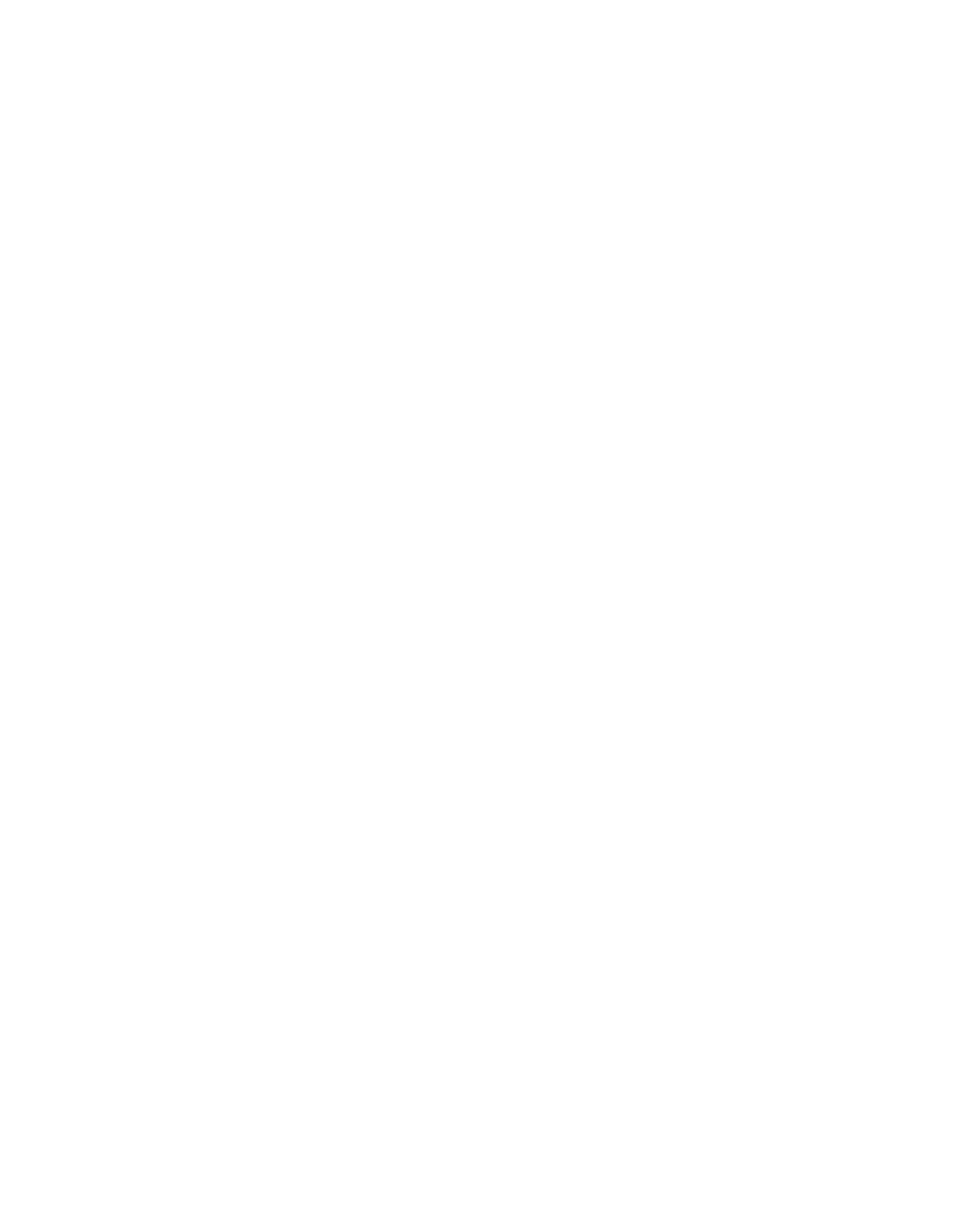## <span id="page-8-0"></span>Method 1602: Male-specific (F<sup>+</sup>) and Somatic Coliphage in **Water by Single Agar Layer (SAL) Procedure**

## **April 2001**

### **1.0 Scope and Application**

- **1.1** The single agar layer (SAL) procedure detects and enumerates male-specific (F<sup>+</sup>) and somatic coliphages in ground water and other waters. This method is intended to help determine if ground water is affected by fecal contamination.
- **1.2** Although this method may be used for water matrices other than ground water, it has only been validated for use in ground water.
- **1.3** This method is based on procedures developed for the determination of coliphage in water in the Supplement to the 20<sup>th</sup> Edition of *Standard Methods for the Examination of Water and Wastewater* (Reference 17.1).
- **1.4** This method is not intended for use in biosolids samples or as a test for microorganisms other than coliphage. This method may be used in ground water and other water matrices where coliphage is suspected to be present.
- **1.5** Each laboratory and analyst that uses this method must first demonstrate the ability to generate acceptable results using the procedures in Section 9.0.
- **1.6** Any modification of the method beyond those expressly permitted is subject to the application and approval of alternate test procedures under 40 CFR parts 136.4 and 136.5, and/or 141.27.

### **2.0 Summary of Method**

**2.1** Method 1602 describes the single agar layer (SAL) procedure. A 100-mL ground water sample is assayed by adding MgCl<sub>2</sub> (magnesium chloride), log-phase host bacteria (*E. coli*  $F_{\text{ann}}$  for  $F^+$ coliphage and *E. coli* CN-13 for somatic coliphage), and 100 mL of double-strength molten tryptic soy agar to the sample. The sample is thoroughly mixed and the total volume is poured into 5 to 10 plates (dependent on plate size). After an overnight incubation, circular lysis zones (plaques) are counted and summed for all plates from a single sample. The quantity of coliphage in a sample is expressed as plaque forming units (PFU) / 100 mL. For quality control purposes, both a coliphagepositive reagent water sample (OPR) and a negative reagent water sample (method blank) are analyzed for each type of coliphage with each sample batch.

### **3.0 Definitions**

- **3.1** Coliphages are viruses (bacteriophages) that infect *E. coli* and are indicators of fecal contamination. This method is capable of detecting two types of coliphages: male-specific (F<sup>+</sup>) and somatic.
- **3.2** F-factor is the fertility factor in certain strains of *E* . *coli*. It is a plasmid that, when present, codes for pilus formation. The pilus allows for transfer of nucleic acid from one bacterium to another.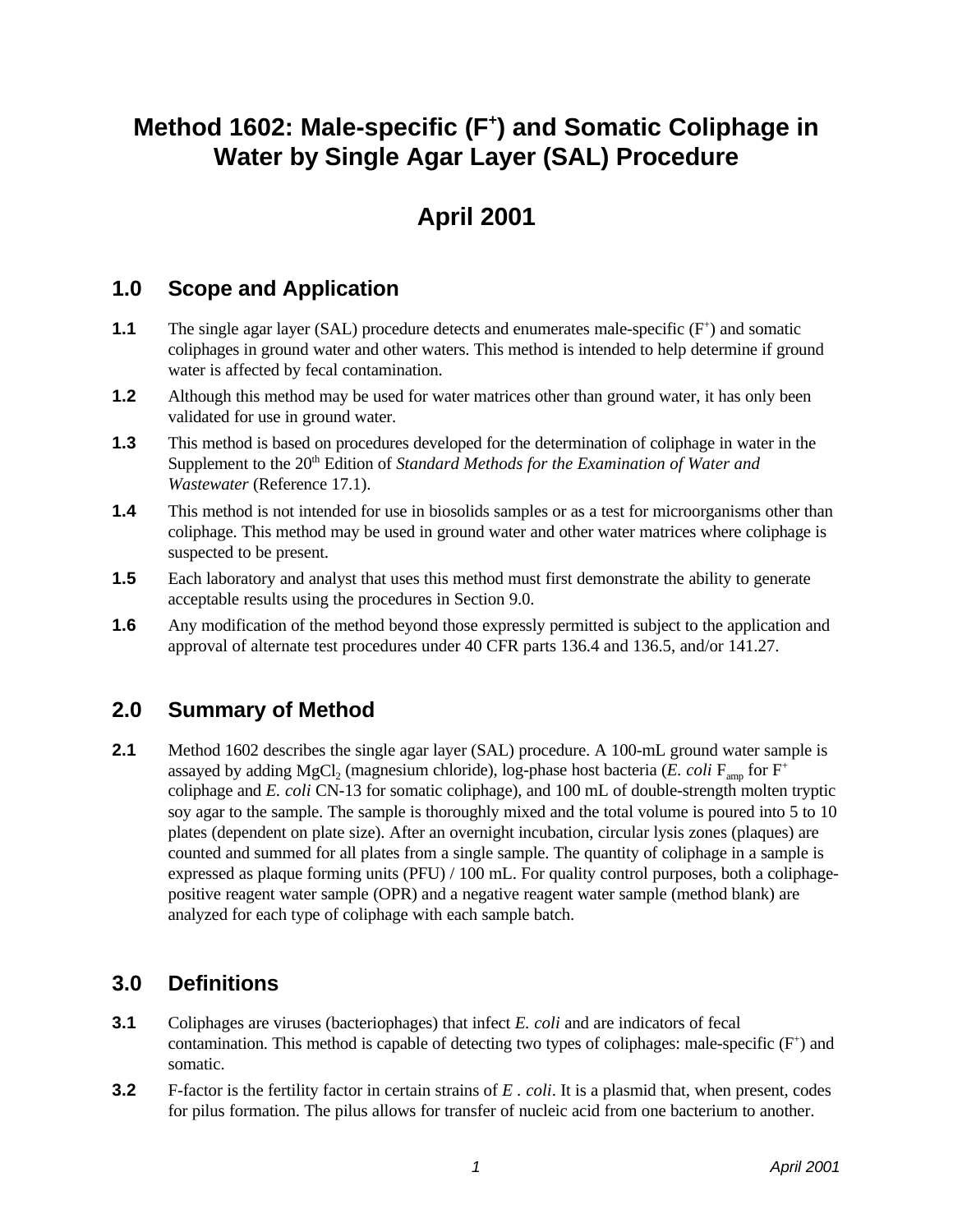- <span id="page-9-0"></span>**3.3** Male-specific coliphages (F<sup>+</sup>) are RNA or DNA viruses that infect via the F-pilus of male strains of *E. coli*.
- **3.4** Somatic coliphages are DNA viruses that infect host cells via the outer cell membrane.
- **3.5** Definitions for other terms used in this method are given in the glossary in Section 19.3.

#### **4.0 Interferences**

**4.1** During the single agar layer procedure the sample and host bacteria should not remain in contact with each other for more than 10 minutes prior to plating and after plating the agar must harden within 10 minutes. Increased contact time or agar hardening time may result in replication of phages such that the initial phage concentration is overestimated. The entire plating procedure from combining sample with host to hardening of single-agar layer plates should not exceed 20 minutes.

### **5.0 Safety**

- **5.1** The biohazards and the risk of infection by pathogens associated with handling raw sewage are high in this method. Use good laboratory practices when working with potentially harmful samples.
- **5.2** Method 1602 does not purport to address all of the safety problems associated with its use. It is the responsibility of the laboratory to establish appropriate safety and health practices prior to use of this method. The analyst/technician must know and observe the safety procedures required in a laboratory that handles biohazardous material while preparing, using, and disposing of cultures, reagents, and materials. The analyst/technician must use proper safety procedures while operating sterilization equipment. Equipment and supplies that have come into contact with biohazardous material or are suspected of containing biohazardous material must be sterilized prior to disposal or re-use. Field and laboratory staff collecting and analyzing environmental samples are under some risk of exposure to pathogenic microorganisms. Staff should apply safety procedures used for handling pathogens to all samples.
- **5.3** The laboratory is responsible for maintaining a current awareness file of Occupational Safety and Health Administration (OSHA) regulations regarding the safe handling of the chemicals specified in this method. A reference file of material safety data sheets should be made available to all personnel involved in these analyses. Additional information on laboratory safety can be found in Section 16.0 Waste Management.
- **5.4** Samples may contain high concentrations of biohazardous agents and must be handled with gloves. Any positive reference materials also must be handled with gloves in an appropriate laboratory hood. The analyst/technician must never place gloves near the face after exposure to media known or suspected to contain pathogenic microorganisms. Laboratory personnel must change gloves after handling raw sewage or any other items which may carry pathogenic microorganisms.
- **5.5** Mouth pipetting is prohibited.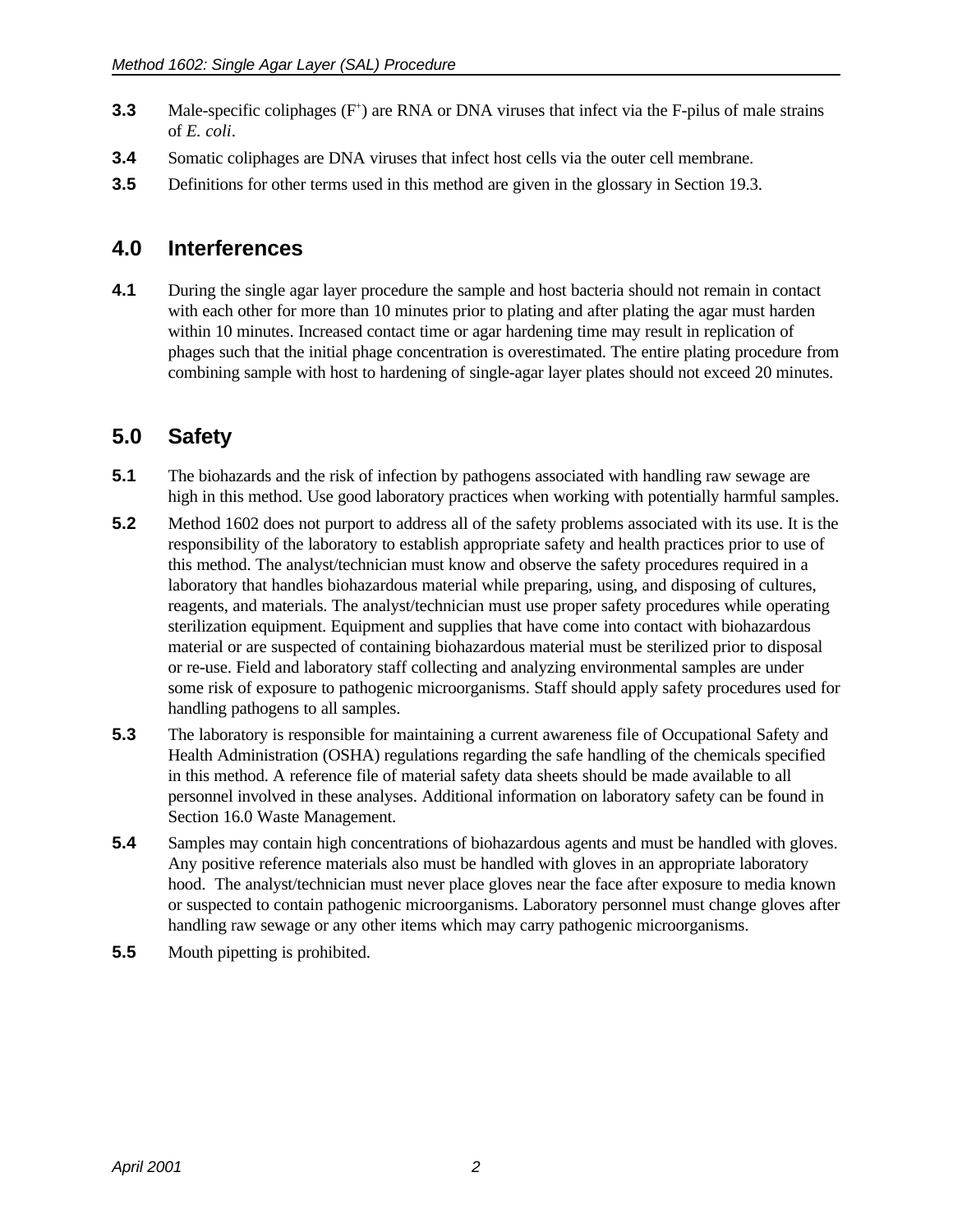### <span id="page-10-0"></span>**6.0 Equipment and Supplies**

*Please note: Brand names, suppliers, and part numbers are for illustrative purposes only. No endorsement is implied. Equivalent performance may be achieved using apparatus and materials other than those specified in this section, but demonstration of equivalent performance that meets the requirements of this method is the responsibility of the laboratory.* 

- **6.1** Equipment for collection and transport of samples
	- **6.1.1** Bottles for collection of water—Sterile, wide-mouth, polypropylene, 4-L (or smaller) bottles or carboys with screw caps
	- **6.1.2** Ice chest—Igloo, Coleman, styrofoam box or equivalent
	- **6.1.3** Ice
		- **6.1.3.1** Wet ice—purchased locally, or
		- **6.1.3.2** Ice packs—Blue Ice, UTek cat. no. 429, or equivalent, frozen for use
	- **6.1.4** Bubble wrap
- **6.2** Equipment and supplies for growth of microorganisms
	- **6.2.1** Sterile dilution tubes with screw caps—Reusable or disposable,  $16 \times 150$  mm, or  $16 \times 100$  mm
	- **6.2.2** Test tube rack—Size to accommodate tubes specified in Section 6.2.1
	- **6.2.3** Glass or plastic, plugged, sterile serological pipettes—To deliver, of appropriate volume(s) (Falcon, Kimble, or equivalent)
	- **6.2.4** Pipet bulbs, automatic pipetter—Pipet-Aid or equivalent
	- **6.2.5** Inoculation loops—Nichrome or platinum wire, disposable, sterile plastic loops, or wooden applicator, at least 3 mm in diameter or 10 µL volume (VWR, Fisher, DIFCO, or equivalent)
	- **6.2.6** Micropipettors, adjustable—10- to 200-µL, and 100- to 1000-µL, with appropriate aerosol resistant tips, Gilson, Eppendorf, or equivalent. *Please note: To avoid crosscontamination, micropipettors should be wiped down with a 1 : 100 solution of household bleach followed by a 10% solution of sodium thiosulfate. Alternatively, disposable pipets (Serological, Pasteur, or equivalent) may be used.*
	- **6.2.7** Burner—Alcohol, Bunsen, Fisher, or equivalent
	- **6.2.8** Sterile disposable petri dishes—100-mm -diameter dishes (Falcon # 1029) or 150-mm-dishes (Falcon #1058) or equivalent
	- **6.2.9** Incubator capable of maintaining  $36^{\circ}\text{C} \pm 1.0^{\circ}\text{C}$  for growth of microorganisms
	- **6.2.10** Beakers—2- and 4-L, sterile, polypropylene, glass, or polycarbonate
	- **6.2.11** Polypropylene, glass, or polycarbonate bottles—Wide-mouth, 100-mL or 1-L, square or round, autoclavable with screw cap
	- **6.2.12** Erlenmeyer flasks—1-L and 2-L, sterile, Corning, Nalgene, Kimble or equivalent
	- **6.2.13** Stir bar—Fisher cat. no. 14-511-93, or equivalent
	- **6.2.14** Stir plate—Fisher cat. no. 14-493-120S, or equivalent
	- **6.2.15** Water bath capable of maintaining  $36^{\circ}C \pm 1.0^{\circ}C$  and  $45^{\circ}C$  to  $48^{\circ}C$  —Precision, VWR Scientific, or equivalent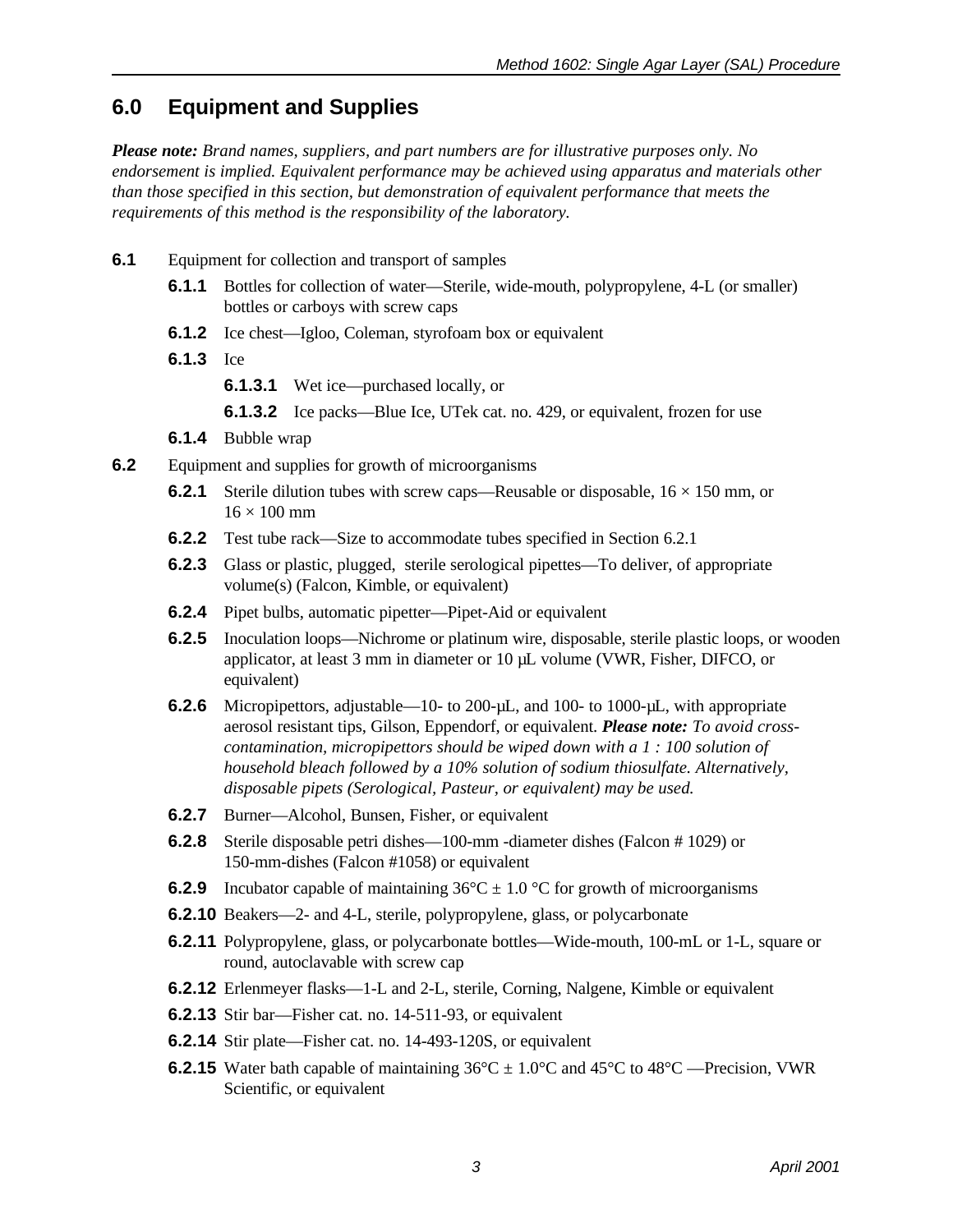- <span id="page-11-0"></span>**6.2.16** Sterilization filtration equipment—Millex type for syringe or larger Millipore type, sterile, 0.22-µm pore size
- **6.2.17** Sterile, cotton-tipped applicators
- **6.2.18** Latex gloves for handling samples, supplies, and equipment—Microflex, San Francisco, CA, stock no. UL-315-L, or equivalent
- **6.2.19** pH meter—Beckman, Corning, or equivalent
- **6.2.20** Vortex mixer—Vortex Genie, or equivalent
- **6.2.21** Spectrophotometer or colorimeter (with wavelengths in visible range)—Spectronic 20, Spectrum Instruments, Inc., or equivalent, with cell holder for ½" diameter cuvettes (Model # 4015) or 13 mm  $\times$  100 mm cuvettes
- **6.2.22** Cuvettes—1-cm light path, Beckman, Bausch and Lomb, or equivalent
- **6.2.23** Shaker flasks—Fluted Erlenmeyer,125-mL with slip cap or sterile plug, Fisher (09-552-33, 10-140-6, 10-041-5A) or equivalent or equivalent
- **6.2.24** Shaker incubator—Capable of  $36^{\circ}C \pm 1.0^{\circ}C$  and 100 to 150 rpm, New Brunswick, PsychoTherm, Innova, or equivalent or an ordinary shaker in an incubator
- **6.2.25** Flask weights—VWR 29700-004 or equivalent
- **6.3** Supplies for collection and filtration of raw sewage (Section 7.4.3)
	- **6.3.1** Disposable filter disks—25-mm-diameter, 0.45-µm pore size, sterile, low protein binding (Gelman Acrodisc HT Tuffryn, No. 4184, cellulose acetate Corning No. 21053-25, or equivalent)
	- **6.3.2** Syringes—Sterile, disposable, 5-,10-, or 20-mL
	- **6.3.3** Polypropylene dilution tubes—Sterile, 10- to 20-mL, Falcon or equivalent
	- **6.3.4** Sterile glass or polypropylene 250-mL bottles for collection of raw sewage
- **6.4** Miscellaneous lab ware and supplies
	- **6.4.1** Lint-free tissues—KimWipes or equivalent
	- **6.4.2** Weigh boats
	- **6.4.3** Graduated cylinders—Sterile, polypropylene or glass, 100-mL, 250-mL, and 1-L
	- **6.4.4** Autoclave
	- **6.4.5** Thermometers—Range of 0°C to 100°C
	- **6.4.6** Balance—Capable of weighing to 0.1 mg for samples having a mass up to 200 g
	- **6.4.7** Freezer vials—Sterile, 5-mL screw cap, Nunc or equivalent
	- **6.4.8** Light box—VWR 21475-460 or equivalent

#### **7.0 Reagents and Standards**

#### **7.1 General reagents**

- **7.1.1** Reagent water—Should conform to Specification D 1193, Annual Book of ASTM Standards (Reference 17.5).
- **7.1.2** 10% (w/v) Sodium thiosulfate—Add 10 g sodium thiosulfate (Na<sub>2</sub>S<sub>2</sub>O<sub>3</sub>) per 90 mL reagent water. Mix until dissolved. Bring to a final volume of 100 mL and autoclave for 15 minutes at 121°C and 15 psi.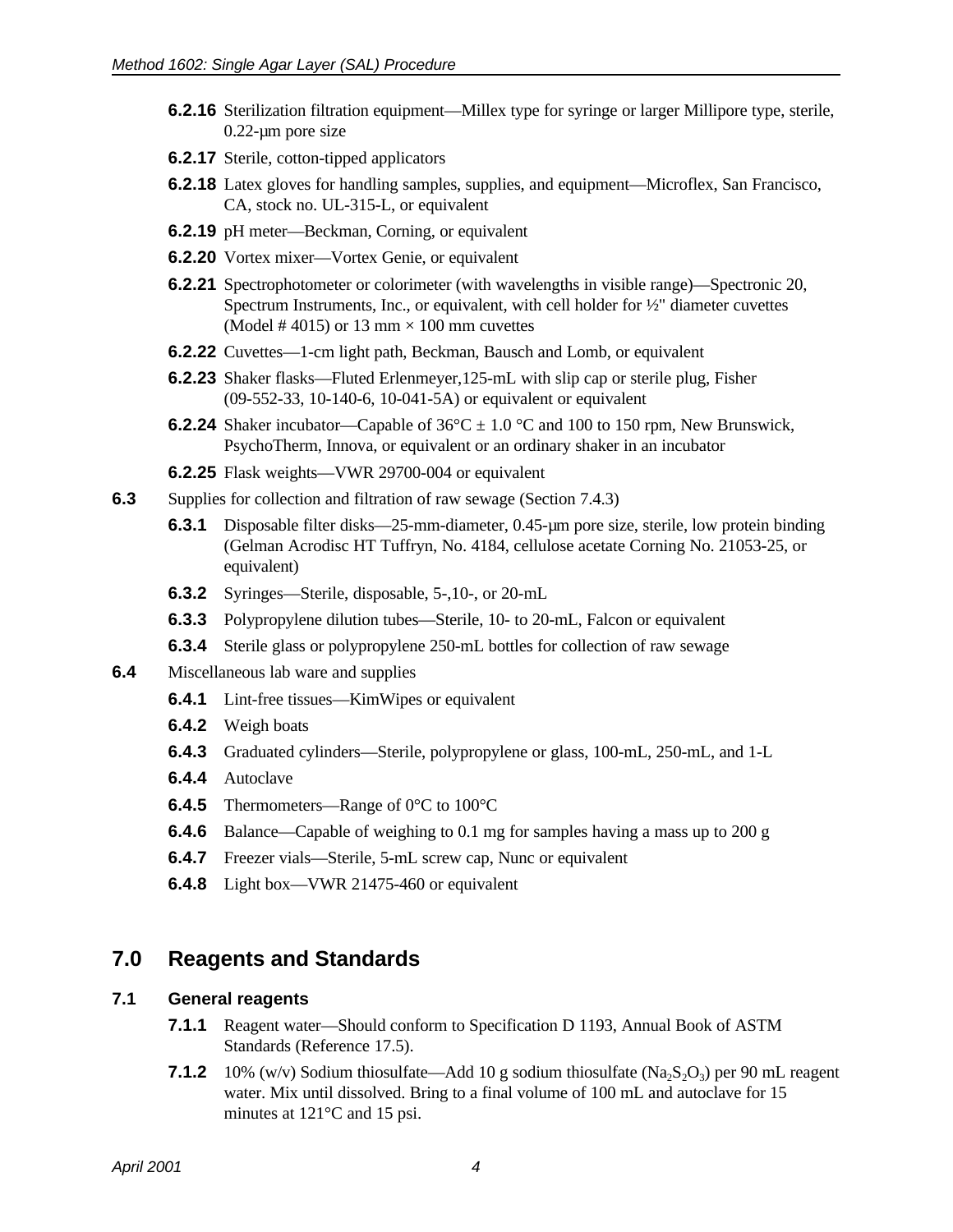- **7.1.3** Stock magnesium chloride (80X, 4M)—To 814 g of MgCl<sub>2</sub>•6H<sub>2</sub>O, add 300 mL reagent grade water. Stir to dissolve. Bring to a final volume of 1 L, and mix thoroughly. Autoclave for 15 minutes at 121°C and 15 psi.
- **7.1.4** Glycerol—Sigma #G6279 or equivalent. Autoclave for 15 minutes at 121°C and 15 psi. Remove promptly to avoid scorching. Store at room temperature.
- **7.1.5** Household bleach
- **7.1.6** Ethanol—70% or greater
- **7.2 Antibiotic stocks**—Antibiotics must always be added to medium *after* the medium has been autoclaved.
	- **7.2.1** Stock nalidixic acid (Sigma N4382, or equivalent)—*Please note: Nalidixic acid is considered toxic. Wear suitable protective clothing, gloves, and eye/face protection and use in a chemical fume hood.* 
		- **7.2.1.1** For growth of *E. coli* CN-13, the host bacteria for somatic coliphage.
		- **7.2.1.2** Dissolve 1 g of nalidixic acid sodium salt in 100 mL reagent water. Filter through a sterile, 0.22-µm-pore-size membrane filter assembly. Dispense 5 mL per 5-mL freezer vial, date vial, and store frozen at -20°C for up to one year. Thaw at room temperature or rapidly in a  $36^{\circ}C \pm 1.0^{\circ}C$  water bath. Mix well prior to use.
	- **7.2.2** Stock ampicillin/streptomycin
		- **7.2.2.1** For growth of *E. coli* F<sub>amp</sub>, the host bacteria for male-specific coliphage.
		- **7.2.2.2** Dissolve 0.15 g of ampicillin sodium salt (Sigma A9518) and 0.15 g streptomycin sulfate (Sigma S6501) in 100 mL of reagent water. Filter through a sterile 0.22-µm-pore-size membrane filter assembly. Dispense 5 mL per 5-mL freezer vial, date vial, and store frozen at -20°C for up to one year. Thaw prior to use at room temperature or rapidly in a  $36^{\circ}C \pm 1.0^{\circ}C$  water bath. Mix well prior to use.

#### **7.3 Media**

- **7.3.1 Tryptic (or trypticase) soy broth (TSB)**—(DIFCO 0370-15-5, or equivalent)
	- **7.3.1.1** TSB—Follow procedure as specified on bottle of media. If dehydrated medium is not available, prepare the media by adding 17.0 g of tryptone, 3.0 g of soytone, 2.5 g of dextrose, 5.0 g of sodium chloride, and 2.5 g of dipotassium phosphate to 1L of reagent water and heat to dissolve. Adjust pH to 7.3 with 1.0 N hydrochloric acid or 1.0 N sodium hydroxide, if necessary. Autoclave at 121°C and 15 psi for 15 minutes. Check pH again after autoclaving by aseptically removing an aliquot of medium. Adjust pH as necessary. Discard aliquot after checking pH, to ensure that the medium is not contaminated.
	- **7.3.1.2** TSB with nalidixic acid (for growth of *E. coli* CN-13)—Aseptically add 10 mL of stock nalidixic acid (Section 7.2.1) to 1 L of autoclaved, cooled  $(48^{\circ}\text{C} \pm 1.0^{\circ}\text{C})$  TSB (Section 7.3.1.1) and mix. **Please note:** Antibiotics must *always be added to medium after the medium has been autoclaved and cooled.*
	- **7.3.1.3** TSB with streptomycin/ampicillin (for growth of *E. coli* F<sub>amp</sub> )—Aseptically add 10 mL of stock streptomycin/ampicillin sulfate (Section 7.2.2) to 1 L of autoclaved, cooled  $(48^{\circ}C \pm 1.0^{\circ}C)$  TSB (Section 7.3.1.1) and mix. *Please note:*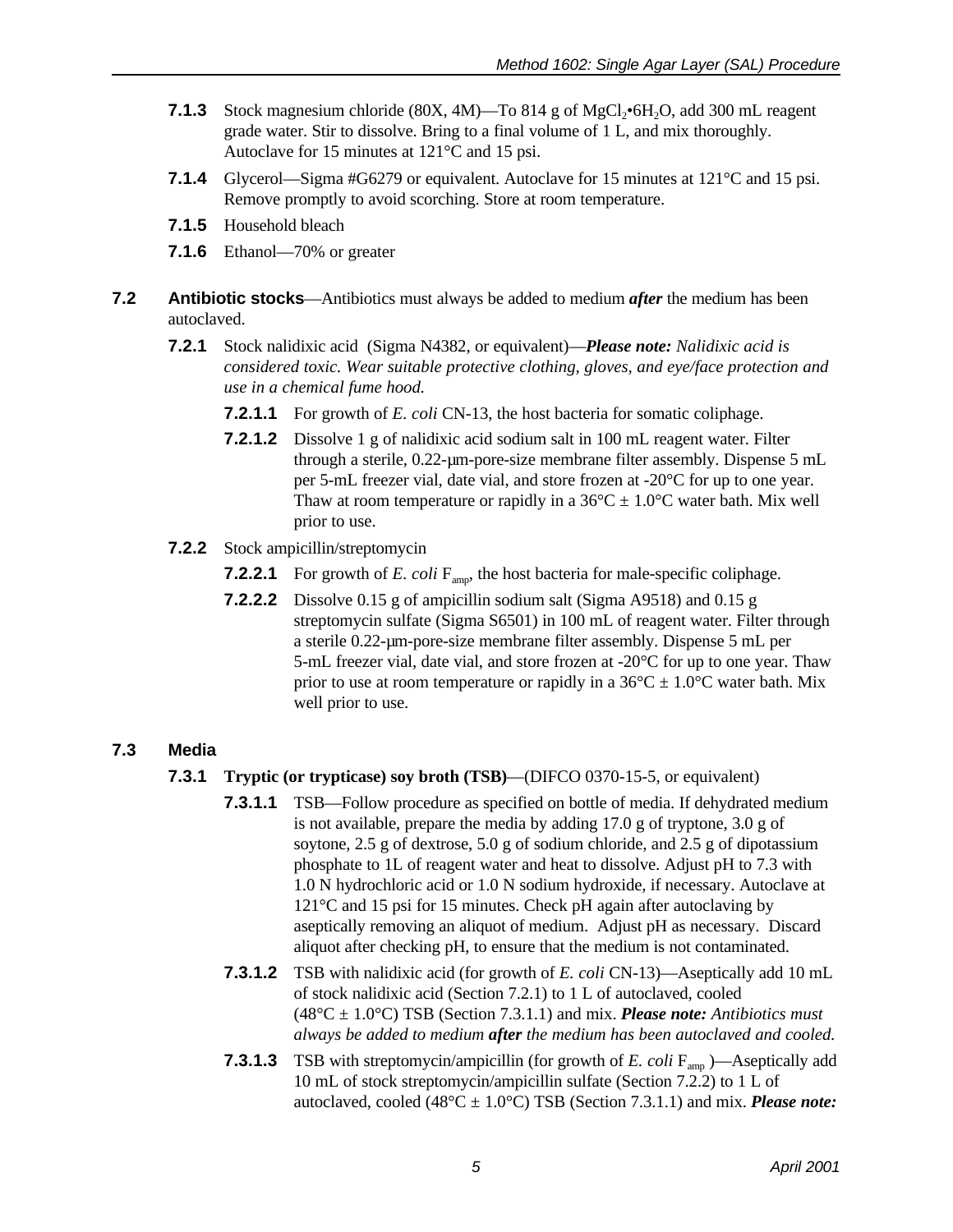*Antibiotics must always be added to medium after the medium has been autoclaved and cooled.* 

- **7.3.2 1.5% tryptic soy agar (TSA)**—To be used in streak plates (Section 7.5.2.1) and as bottom layer of agar (Section 11.3.1.3) during the double agar layer (DAL) coliphage stock QC sample spiking suspension enumeration procedure. Prior to autoclaving the TSB without antibiotics, prepared as described in Section 7.3.1.1, add 15 g of agar per liter of TSB. While stirring, heat to dissolve agar. Autoclave for 15 minutes at 121°C and 15 psi. Cool to  $48^{\circ}$ C  $\pm$  1.0°C and mix molten medium well to ensure even distribution.
	- **7.3.2.1** For growth of somatic coliphages using *E. coli* CN-13 as host bacteria, aseptically add 10 mL of stock nalidixic acid (Section 7.2.1) per liter of autoclaved 1.5% TSA (Section 7.3.2). *Please note: Antibiotics must always be added to medium after the medium has been autoclaved and cooled.* Swirl flask until well mixed and aseptically dispense 17 - 18 mL per 100-mm plate. Allow to solidify with lids off in a biohazard hood for several minutes prior to use. If not used immediately, replace lids and store inverted at  $4^{\circ}C \pm 1^{\circ}C$  for up to 2 weeks.
	- **7.3.2.2** For growth of male-specific  $(F^+)$  coliphages using *E. coli*  $F_{\text{amp}}$  as host bacteria, aseptically add 10 mL stock ampicillin/streptomycin sulfate (Section 7.2.2) per liter of autoclaved 1.5% TSA (Section 7.3.2). *Please note: Antibiotics must always be added to medium after the medium has been autoclaved and cooled.*  Swirl flask until well mixed and aseptically dispense 17 - 18 mL per 100-mm plate. Allow to solidify with lids off in a biohazard hood for several minutes prior to use. If not used immediately, replace lids and store inverted at  $4^{\circ}$ C  $\pm$  1°C for up to 2 weeks.
- **7.3.3 0.7% tryptic soy agar (TSA)**—"Soft" agar for use as the top layer of agar (Section 11.3.1.1) during the double agar layer (DAL) coliphage stock QC sample spiking suspension enumeration procedure. Prior to autoclaving the TSB without antibiotics, prepared as described in Section 7.3.1.1, add 7 g of agar per liter of TSB. While stirring, heat to dissolve agar. Autoclave for 15 minutes at 121°C and 15 psi. Cool to  $48^{\circ}C \pm 1.0^{\circ}C$ .
	- **7.3.3.1 0.7%** TSA top agar tubes with nalidixic acid (for growth of *E. coli* CN-13)—To 1 L of autoclaved 0.7% TSA (soft agar) (Section 7.3.3), aseptically add 10 mL of stock nalidixic acid (Section 7.2.1). *Please note: Antibiotics must always be added to medium after the medium has been autoclaved and cooled.*  Dispense 5 mL per sterile 10-mL tube, label, and keep at 45°C to 48°C until use. Tubes must be used the day they are prepared.
	- **7.3.3.2 0.7%** TSA top agar tubes with ampicillin/streptomycin (for growth of *E. coli* F<sub>amp</sub>)—To 1 L of autoclaved 0.7% TSA (soft agar) (Section 7.3.3), aseptically add 10 mL of stock ampicillin/streptomycin (Section 7.2.2). *Please note: Antibiotics must always be added to medium after the medium has been autoclaved and cooled.* Dispense 5 mL per sterile 10-mL tube, label, and keep at 45°C to 48°C until use. Tubes must be used the day they are prepared.

#### **7.3.4 Single agar layer**

**7.3.4.1** Double-strength tryptic soy agar (2X TSA)—Double all components of TSB without antibiotics from Section 7.3.1.1 (except reagent water) and add 18 g of agar per liter. Heat to dissolve while stirring. Autoclave for 15 minutes at 121 $\degree$ C and 15 psi. Cool to 48 $\degree$ C $\pm$  1.0  $\degree$ C. After autoclaving, swirl to mix.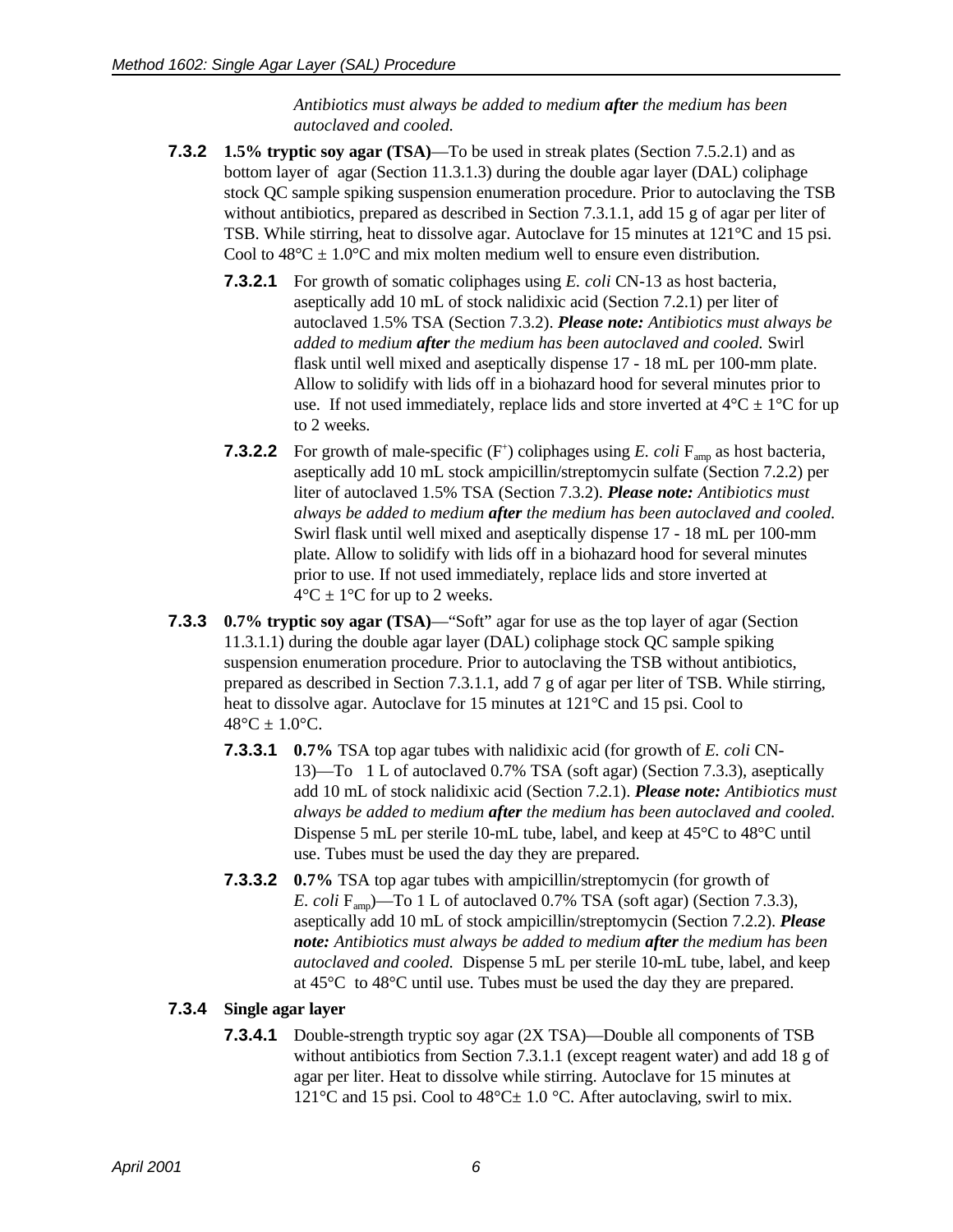Medium may become darker after autoclaving but this should not impact media performance.

- **7.3.4.2** 2X TSA with nalidixic acid (for growth of *E. coli* CN-13)—To 1 L of autoclaved 2X TSA, aseptically add 20 mL of stock nalidixic acid (Section 7.2.1) and mix well. *Please note: Antibiotics must always be added to medium after the medium has been autoclaved and cooled.* Keep molten at 45°C to 48°C in water bath until use. Agar must be used on the day of preparation.
- **7.3.4.3** 2X TSA with ampicillin/streptomycin (for growth of *E. coli* F<sub>amp</sub>)—To 1 L of autoclaved 2X TSA, aseptically add 20 mL of stock ampicillin/streptomycin (Section 7.2.2) and mix well. *Please note: Antibiotics must always be added to medium after the medium has been autoclaved and cooled.* Keep molten at 45°C to 48°C in water bath until use. Agar must be used on the day of preparation.
- **7.3.5 Spot plates**—To be used during the plaque confirmation procedure (Section 12.6). *Please note: Condensation may accumulate at the edges of stored spot plates and may drip over agar surface if tilted, ruining the spot pattern. If the stored spot plates have condensation, incubate plates for approximately 10 minutes to eliminate condensation prior to inoculation.* 
	- **7.3.5.1** Log-phase host bacteria must be prepared in advance (Section 7.5.4). Dissolve 3 g TSB (Section 7.3.1.1) and 0.75 g bacteriological grade agar per 100 mL of reagent grade water. Heat and mix to dissolve. Autoclave for 15 minutes at 121°C and 15 psi. Cool to 45°C to 48°C in a water bath.
	- **7.3.5.2** Add 2 mL of log-phase host bacterium prepared as directed in Section 7.5.4 and 1 mL stock antibiotic (Section 7.2). *Please note: Antibiotics must always be added to medium after the medium has been autoclaved and cooled. Nalidixic acid is used with E. coli CN-13, and ampicillin/streptomycin is used with E. coli Famp.* Swirl to mix, and pour 20 mL per 100-mm diameter, sterile petri plate. Allow to solidify. Label plates with name of host bacterium. Plates may be used that day or stored at  $4^{\circ}C \pm 1^{\circ}C$  for up to four days before use. Divide the bottom of the plate into a grid of 1-cm squares using a permanent marking pen. Number each square for ease of reference. Other alternatives include: 1) gridded petri dishes, 2) adhesive grids, or 3) creating the 1-cm grid on a circular plastic dish and attaching to the bottom exterior of the plate with cellophane tape.

#### **7.4 Coliphage stock**

- **7.4.1** MS2 stock coliphage (ATCC#15597-B1)—Male-specific (F<sup>+</sup>) coliphage. Refer to http://www.atcc.org/SearchCatalogs/faqBacteriology.cfm#q10 for initial preparation of coliphage stock. May be stored at 2°C to 8°C for up to 5 years.
- **7.4.2** phi-X 174 stock coliphage (ATCC#13706-B1)—Somatic coliphage. Refer to http://www.atcc.org/SearchCatalogs/faqBacteriology.cfm#q10 for initial preparation of coliphage stock. May be stored at 2°C to 8°C for up to 5 years.
- **7.4.3** Coliphage stock from sewage filtrate—This filtrate will be used as a spiking suspension for QC samples.
	- **7.4.3.1** Collect approximately 100 mL of raw sewage in a 250-mL collection bottle.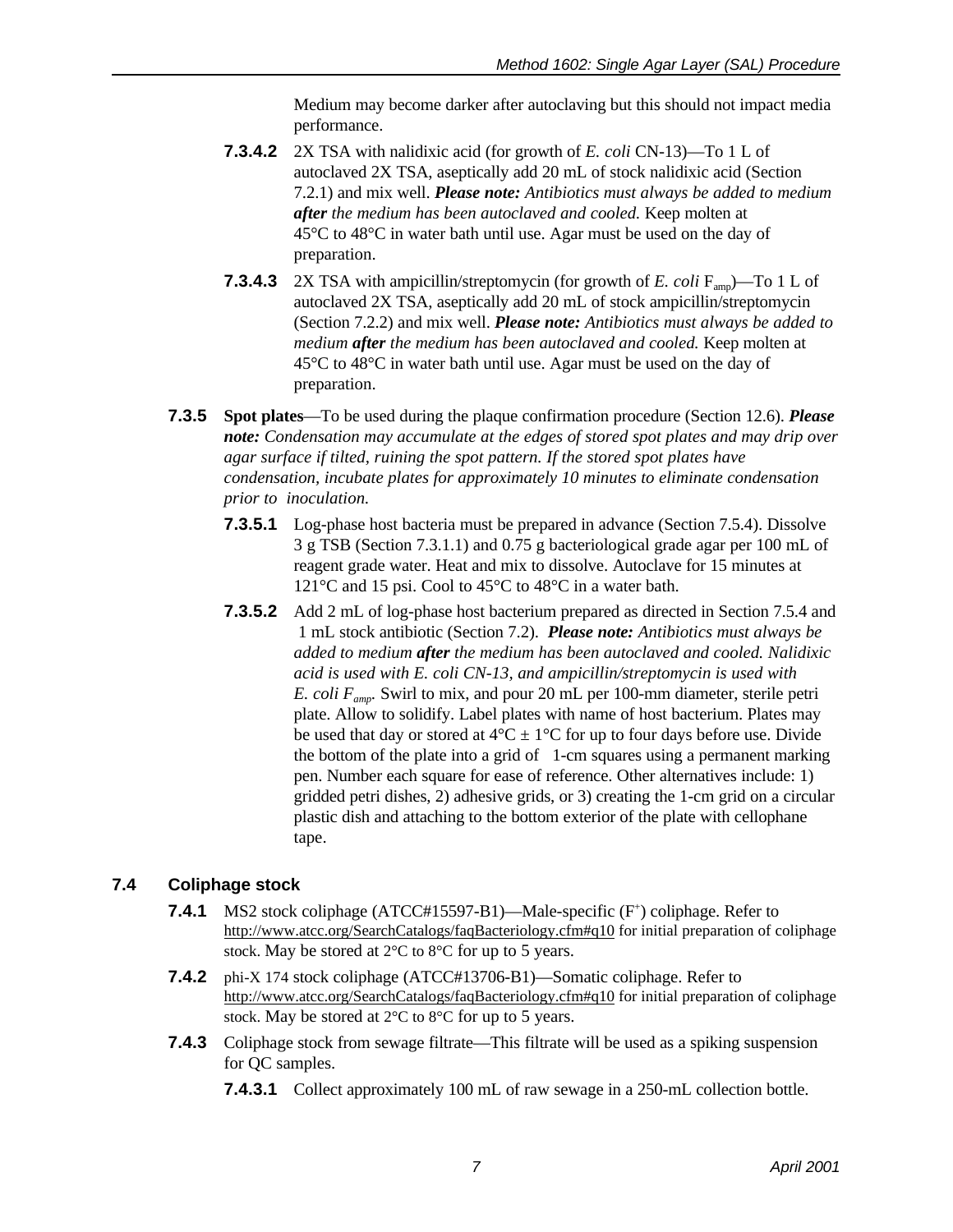- **7.4.3.2** Transport to the laboratory on ice. Analysis of raw sewage filtrate should begin within 24 hours of collection.
- **7.4.3.3** Allow the raw sewage to settle at  $4^{\circ}C \pm 1^{\circ}C$  for 1 to 3 hours. This will make the filtration process easier.
- **7.4.3.4** Remove a sterile, 20-mL syringe from its package, aseptically remove plunger from barrel, and attach a filter disk to the syringe barrel.
- **7.4.3.5** Pipet 10 to 15 mL of supernatant from settled sewage into the syringe barrel.
- **7.4.3.6** Hold the assembly over a sterile 15-mL polypropylene tube with screw-cap or snap-cap, insert the plunger into the syringe barrel, and push the sewage through the filter into the sterile tube. If filter clogs, change it as necessary and continue to filter sewage until at least 10 mL of filtered sewage is obtained in the 15-mL polypropylene tube (filtration may require use of numerous filters).
- **7.4.3.7** Cap the tube, label with source, date, and initials, and store the filtrate at  $4^{\circ}$ C  $\pm$  1<sup>o</sup>C until ready to assay. If filtrate is stored more than 24 hours, it must be re-titered before use.

#### **7.5 Host bacteria stock cultures**

#### **7.5.1 Pure host bacteria cultures**

- **7.5.1.1** *E. coli* CN-13 (somatic coliphage host)—Nalidixic acid–resistant mutant of *E. coli* C; originated by Pierre Payment, Institute Armand Frappier, University of Quebec, Montreal, Canada, frozen stock. ATCC#700609.
- **7.5.1.2** *E. coli* F<sub>amp</sub>— *E. coli* HS(pFamp)R (male-specific coliphage host)—originated by Victor Cabelli, formerly of the Department of Microbiology, University of Rhode Island, Kingston, RI, USA, frozen stock. ATCC#700891.
- **7.5.2 Frozen host bacteria stock cultures—**The laboratory shall obtain reference host bacterial cultures (Sections 7.5.1.1 and 7.5.1.2) and use these to establish pure frozen host stock cultures that are maintained by the laboratory. Frozen stocks are used as inoculum for overnight host bacteria stock cultures (Section 7.5.3).
	- **7.5.2.1** Establish pure frozen stock cultures by streaking host bacteria onto 1.5% TSA plates with appropriate antibiotic (Section 7.3.2) to attain isolated colonies.
	- **7.5.2.2** Incubate inoculated plates overnight, pick an individual colony and inoculate into tryptic soy broth with appropriate antibiotics (Sections 7.3.1.2 and 7.3.1.3), and grow to log phase (Section 7.5.4).
	- **7.5.2.3** Harvest broth by mixing sterile glycerol and broth with log-phase host bacteria in a ratio of 1:4 in a 5-mL freezer vial. Prepare log-phase host bacteria as described in Section 7.5.4, below. (Example: 200 µL sterile glycerol plus 800 µL log-phase *E. coli*).
	- **7.5.2.4** Label with *E. coli* strain and date of harvest.
	- **7.5.2.5** Freeze host bacteria stock cultures at -70°C, if possible. Cultures can be frozen at -20°C if the laboratory does not have the capability to freeze samples at  $-70^{\circ}$ C).
	- **7.5.2.6** Host bacteria stored at -70<sup>o</sup>C may be retained for up to one year. If stored at -20°C, the host bacteria may be retained for up to two months.
- **7.5.3 Overnight host bacteria stock cultures—**Inoculum from an overnight bacterial host culture will reach log-phase more rapidly than inoculum from frozen stock.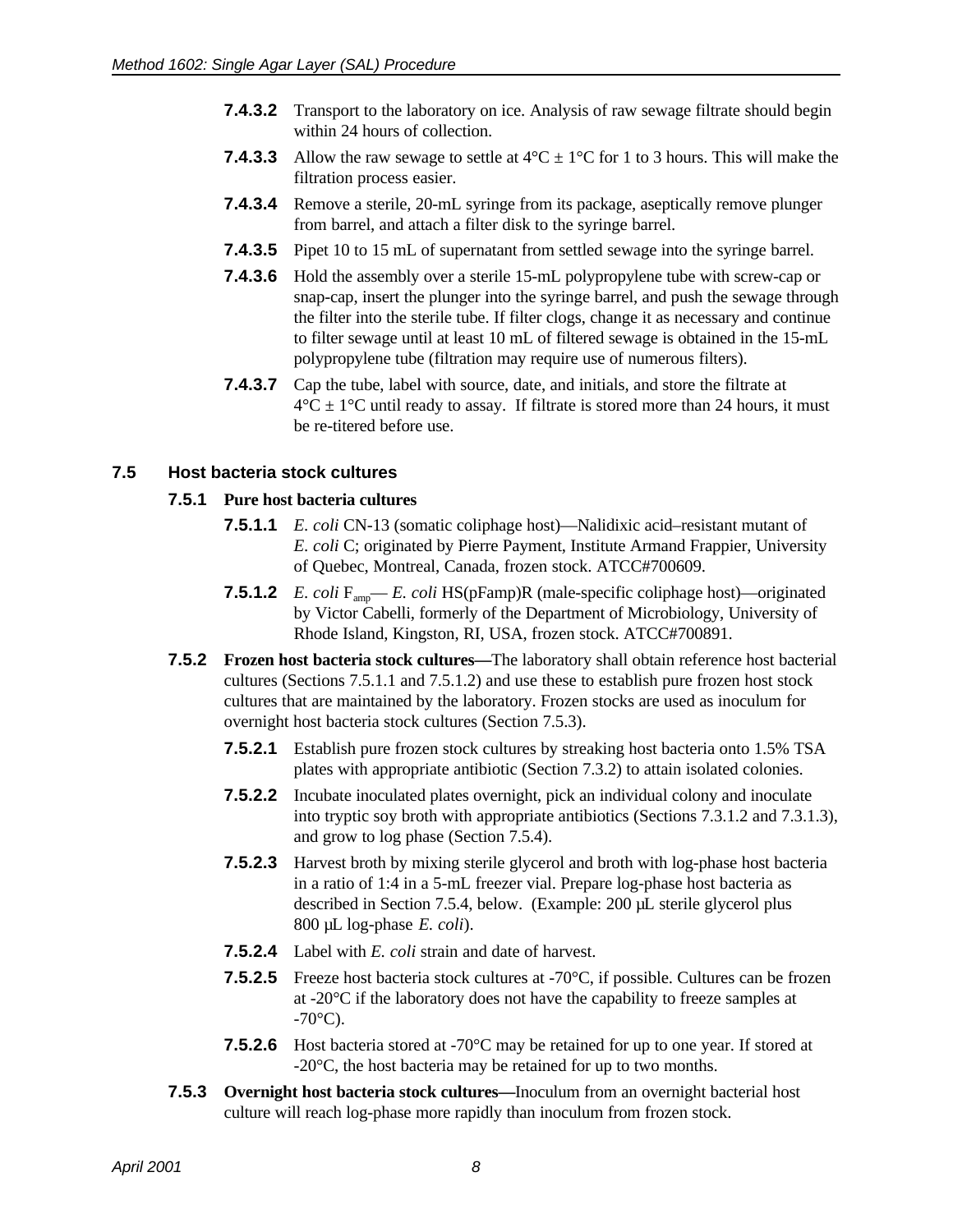- <span id="page-16-0"></span>**7.5.3.1** Dispense 25 mL of tryptic soy broth (TSB) with nalidixic acid (Section 7.3.1.2) into a sterile 125-mL shaker flask. For proper growth conditions, each flask should always contain 25 to 30 mL of medium.
- **7.5.3.2** Inoculate the flask with a loopful of *E. coli* CN-13 from the frozen stock culture (Section 7.5.2).
- **7.5.3.3** Repeat Sections 7.5.3.1 and 7.5.3.2 using TSB with streptomycin/ampicillin as the medium (Section 7.3.1.3) and  $E$ . *coli*  $F_{\text{amp}}$  as the bacterial host.
- **7.5.3.4** Place a sterile slip cap or plug on the shaker flasks, label flasks, and secure in shaker.
- **7.5.3.5** Incubate at  $36^{\circ}\text{C} \pm 1.0^{\circ}\text{C}$  and set shaker to 100 to 150 rpm overnight (18 to 20) hours).
- **7.5.3.6** Chill on wet ice or at  $4^{\circ}C \pm 1^{\circ}C$  until ready for use.
- **7.5.4 Log-phase host bacteria stock cultures** (Section 18, Flow chart 1)
	- **7.5.4.1** To a 125-mL shaker flask containing 25 mL of TSB with nalidixic acid (Section 7.3.1.2) add 0.1 to 1.0 mL of overnight *E. coli* CN-13 host bacteria stock culture (Section 7.5.3 or 7.5.4.7). For proper growth conditions, each culture flask of host bacteria should contain 25 to 30 mL of medium. As a result, several flasks of host bacteria may have to be prepared (this depends on the number of samples and controls being run each day). Each 100-mL sample analyzed using the single agar layer procedure (Section 12) will require a 10-mL inoculum of log-phase host bacteria.
	- **7.5.4.2** Repeat Section 7.5.4.1 using TSB with streptomycin/ampicillin (Section 7.3.1.3) as the medium and *E. coli*  $F_{\text{amp}}$  as the bacterial host.
	- **7.5.4.3** After inoculation, place a sterile slip-cap or plug on the shaker flasks and secure in shaker incubator.
	- **7.5.4.4** Incubate at  $36^{\circ}\text{C} \pm 1.0^{\circ}\text{C}$  and 100 to 150 rpm for approximately 4 hours or until cultures are visibly turbid (cloudy), indicating log-phase growth.
	- **7.5.4.5** Aseptically remove 1 mL of culture from flask, dispense into a cuvette (Section 6.2.22), and read absorbance at 520 nm. An absorbance reading between 0.1 and 0.5 optical density (OD) units is an indication of log-phase growth. If proper OD has not been reached, place cultures back into shaker incubator and take readings every 30 minutes until an OD of between 0.1 and 0.5 is reached.
	- **7.5.4.6** Chill on wet ice or at  $4^{\circ}C \pm 1^{\circ}C$  to slow replication until ready for use. The suspension may be stored up to 48 hours. However, the best results occur when cultures are used immediately (within 6 hours).
	- **7.5.4.7** Store remaining bacterial host culture at  $4^{\circ}C \pm 1^{\circ}C$  overnight to inoculate flasks for the preparation of new log-phase bacterial hosts.

### **8.0 Sample Collection, Preservation, and Storage**

*Please note: Unless the sample is known or suspected to contain infectious agents (e.g., during an outbreak), samples should be shipped as noninfectious and should not be marked as infectious. U.S. Department of Transportation (DOT) regulations (49 CFR 172) prohibit interstate shipment of more than 4 L of solution known to contain infectious materials. State regulations may contain similar regulations for intrastate commerce. If an outbreak is suspected, ship less than 4 L at a time.*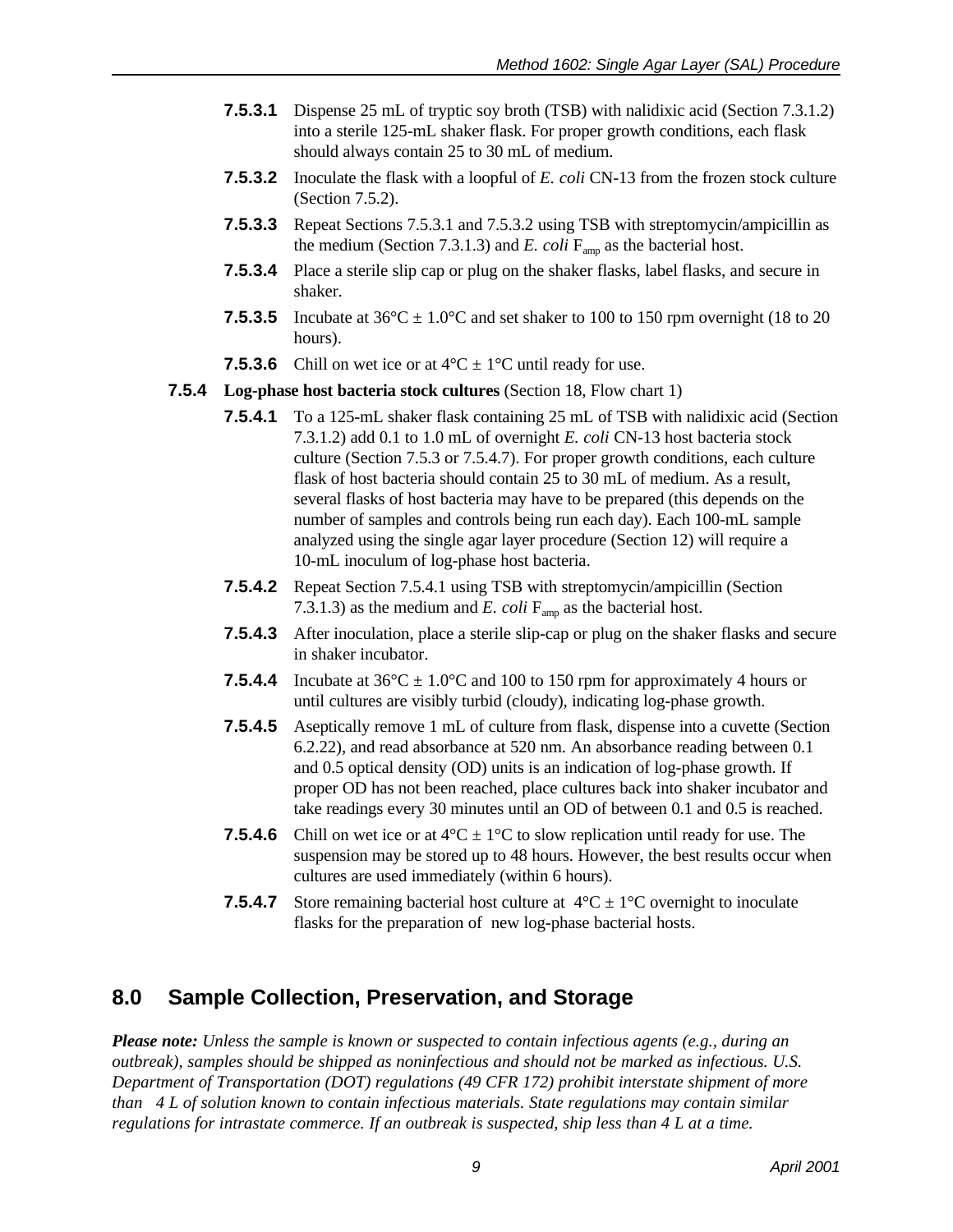- <span id="page-17-0"></span>**8.1** Samples are collected in plastic bottles or carboys and shipped to the laboratory for analysis. Samples must be shipped at 2°C to 8°C using wet ice, Blue Ice*®*, or similar products to maintain temperature. Samples must be stored at  $4^{\circ}C \pm 1^{\circ}C$ . Do not freeze.
- **8.2** Sample collection: Collect 250 mL of sample for each of the two coliphage types to allow for sample re-analysis, if necessary.
- **8.3** The sampling team must maintain a log book with the following information for each sample:
	- **8.3.1** Facility name and location
	- **8.3.2** Date and time of collection
	- **8.3.3** Name of analytical facility, contact, and phone number
	- **8.3.4** Sample number
	- **8.3.5** Sample location
- **8.4** The sample container must indicate the following:
	- **8.4.1** Sample number
	- **8.4.2** Date and time of collection
	- **8.4.3** Sample collection location
- **8.5** Holding times. The following are maximum holding times beyond which the sample cannot be retained for testing.
	- **8.5.1** Single agar layer procedure—Between collection of sample and beginning of analysis: 48 hours
	- **8.5.2** Raw sewage sample—Between collection of sewage sample and analysis: 24 hours, unless re-titered and titer has not decreased by more than 50%. If titer has not decreased by more than 50%, the sample can be stored for up to 72 hours.
- **8.6** Dechlorination procedure—Although this method was validated for use with unchlorinated ground water, it potentially can be used with chlorinated ground waters. If the sample has been chlorinated, add 0.5-mL 10% sodium thiosulfate per 1-L of sample at time of sample.

### **9.0 Quality Control**

- **9.1** Each laboratory that uses Method 1602 is required to operate a formal quality assurance (QA) program. The minimum QA requirements consist of an initial demonstration of laboratory capability through performance of the initial precision and recovery (IPR) test (Section 9.3), analysis of spiked samples to evaluate and document data quality, and analysis of standards and blanks as tests of continued acceptable performance. Laboratory performance is compared to established performance criteria to determine if the results of analyses meet the performance criteria of the method. Specific quality control (QC) requirements for Method 1602 are provided below. General recommendations on QA and QC for facilities, personnel, laboratory equipment, instrumentation, and supplies used in microbiological analyses are provided in the USEPA Microbiology Methods Manual, Part IV, C (Reference 17.3).
- **9.2 General QC requirements**—All spiked QC samples must be spiked with enumerated sewage filtrate or equivalent (Section 11).
	- **9.2.1** Initial precision and recovery (IPR). The laboratory shall demonstrate the ability to generate acceptable performance with this method by performing an IPR test before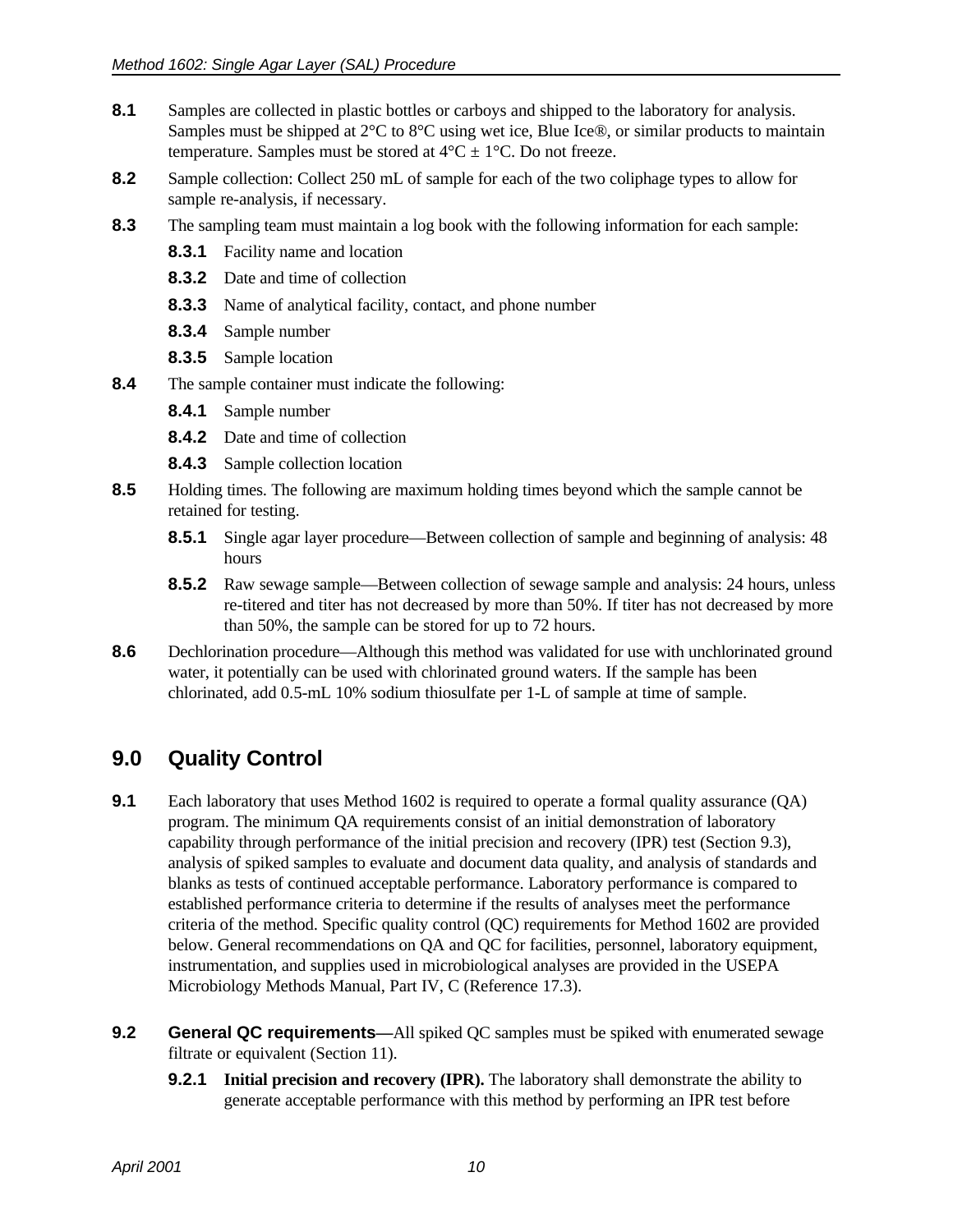analyzing any field samples. The procedure for performing the IPR is described in Section 9.3.

- **9.2.2 Method blanks.** The laboratory shall analyze method blanks (reagent water sample containing no coliphage) to demonstrate freedom from contamination. The procedures and criteria for analysis of a method blank are described in Section 9.4. The laboratory shall analyze one method blank with each analytical batch. An analytical batch is defined as all samples analyzed during a single day, up to a maximum of 20 samples (field samples and matrix spike samples) per coliphage type.
- **9.2.3 Matrix spikes (MS).** The laboratory shall spike a separate sample aliquot from the same ground water source to monitor method performance. This MS test is described in Section 9.5. The laboratory shall analyze one MS sample (Section 9.5) when samples are first received from a ground water source for which the laboratory has never before analyzed samples. The MS analysis is performed on an additional (second) sample aliquot collected from the ground water source at the same time as the routine field sample. If the laboratory routinely analyzes samples from one or more ground water sources, one MS analysis must be performed per 20 field samples. For example, when a laboratory receives the first sample from a source, the laboratory must obtain a second aliquot of this sample to be used for the MS. When the laboratory receives the  $20<sup>th</sup>$  sample from this site, a separate aliquot of this  $20<sup>th</sup>$  sample must be collected and spiked.
- **9.2.4** Ongoing precision and recovery (OPR). The laboratory shall, on an ongoing basis, demonstrate through analysis of OPR samples (Section 9.6) that the analytical system is in control. The laboratory shall analyze one OPR sample for each analytical batch. An analytical batch is defined as all samples analyzed during a single day, up to a maximum of 20 samples (field samples and matrix spike samples) per coliphage type. *Please note: the OPR serves as the positive control for Method 1602.*
- **9.2.5 Method modification validation/equivalency demonstration requirements**. Method 1602 is a performance-based method and the laboratory is permitted to modify certain method procedures to improve performance or lower the costs of measurements, provided that all quality control (QC) tests cited in Section 9.2.5 are performed and all QC acceptance criteria are met. The laboratory is not permitted to modify the double agar layer QC spiking suspension enumeration procedure (Section 11.3).
	- **9.2.5.1** Method modifications at a single laboratory. Each time a modification is made to this method for use in a single laboratory, the laboratory is required to validate the modification according to Tier 1 of EPA's performance-based measurement system (PBMS) (Table 3 and Reference 17.6) to demonstrate that the modification produces results equivalent or superior to results produced by this method as written. Briefly, each time a modification is made to this method, the laboratory is required to demonstrate acceptable modified method performance through the IPR test (Section 9.3). IPR results must meet the QC acceptance criteria in Table 2 in Section 14, and should be comparable to previous results using the unmodified procedure. Although not required, the laboratory also should perform a matrix spike/matrix spike duplicate (MS/MSD) test (Section 9.7) to demonstrate the performance of the modified method in at least one real-world matrix before analyzing field samples using the modified method.
	- **9.2.5.2 Method modifications for nationwide approval.** If the laboratory or a manufacturer seeks EPA approval of a method modification for nationwide use, the laboratory or manufacturer must validate the modification according to Tier 2 of EPA's PBMS (Table 3 and Reference 17.6). Briefly, at least three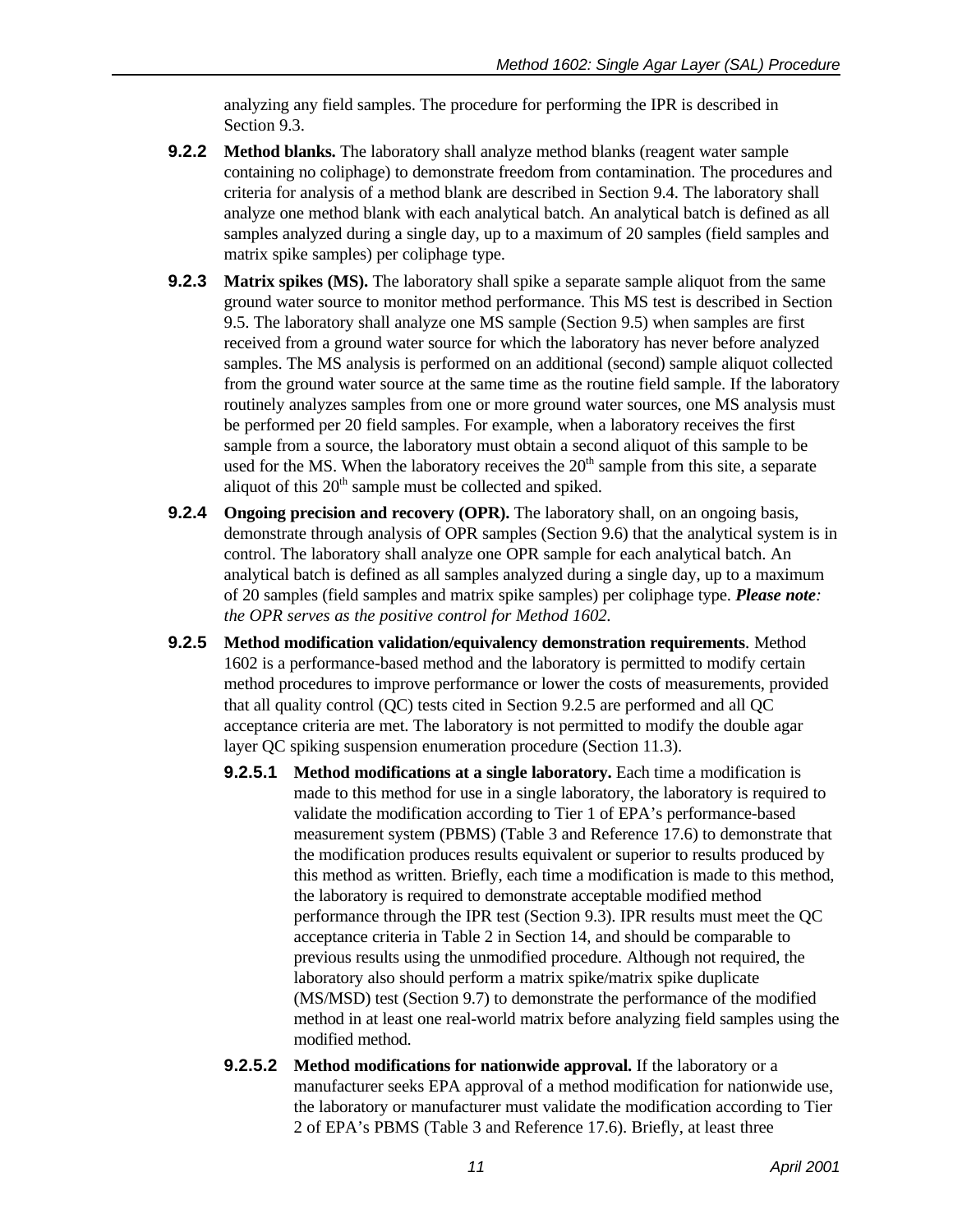laboratories must perform IPR tests (Section 9.3) and MS/MSD tests (Section 9.7) using the modified method, and all tests must meet the QC acceptance criteria specified in Tables 2 in Section 14. Upon nationwide approval, laboratories electing to use the modified method still must demonstrate acceptable initial and ongoing performance in their laboratory according to the requirements in Section 9.2.

- **9.2.6 Media sterility check.** The laboratory shall test media sterility by incubating one unit (tube or plate) of each batch of medium at  $36^{\circ}$ C  $\pm$  1.0°C for 48 to 72 hours and observing for growth. Also, if media is stored in the refrigerator after sterilization, the media must be stored overnight at room temperature and all media with growth discarded.
- **9.2.7 Record maintenance.** The laboratory shall maintain records to define the quality of data that are generated. Development of accuracy statements is described in Sections 9.5 and 9.6. The laboratory shall maintain a record of the date and results of all QC samples described in Section 9.2. A log book containing reagent and material lot numbers should be maintained along with samples analyzed using each of the lots.
- **9.2.8 Performance studies.** The laboratory should periodically analyze an external QC sample, such as a performance evaluation (PE) samples when available. The laboratory also should participate in available interlaboratory performance studies conducted by local, state, and federal agencies or commercial organizations. The laboratory should review results, correct unsatisfactory performance, and record corrective actions.
- **9.2.9** The specifications contained in this method can be met if the analytical system is maintained under control.
- **9.3 Initial precision and recovery (IPR)**—The IPR test is performed to demonstrate acceptable performance with the method as written prior to analysis of field samples or to evaluate acceptable performance of a method modification. IPR tests must be accompanied by analysis of a method blank (Section 9.4). All spiked QC samples must be spiked with enumerated sewage filtrate or equivalent (Section 11).
	- **9.3.1** A total of four reagent water samples for each coliphage type are required for the IPR test. The target spike concentration is 80 PFU per sample.
	- **9.3.2** IPR samples must be spiked in bulk. For each coliphage type (somatic and F<sup>+</sup>), use an appropriate volume of the enumerated sewage filtrate stock spiking suspension (or equivalent) prepared in Section 7.4.3 and enumerated in Section 11, to spike a 400-mL "bulk" reagent water sample. Spike approximately 320 male-specific or somatic coliphages per 400-mL bulk reagent water sample to achieve the target spike concentration of approximately 80 PFU / sample and swirl to mix. Aliquot each bulk sample into four, 100-mL samples (see Section 11 for enumeration of coliphage stock and Section 13.2 for spiking volume calculations).
	- **9.3.3** Analyze the four spiked 100-mL samples per coliphage type using the SAL procedure (Section 12).
	- **9.3.4** Compute the coliphage percent recovery in each sample using the following equation:

$$
R = 100 \times \frac{N}{T}
$$

where

 $R =$  percent recovery

- $N =$  number of coliphage detected (PFU / sample)
- $T =$  number of coliphage spiked (PFU / sample)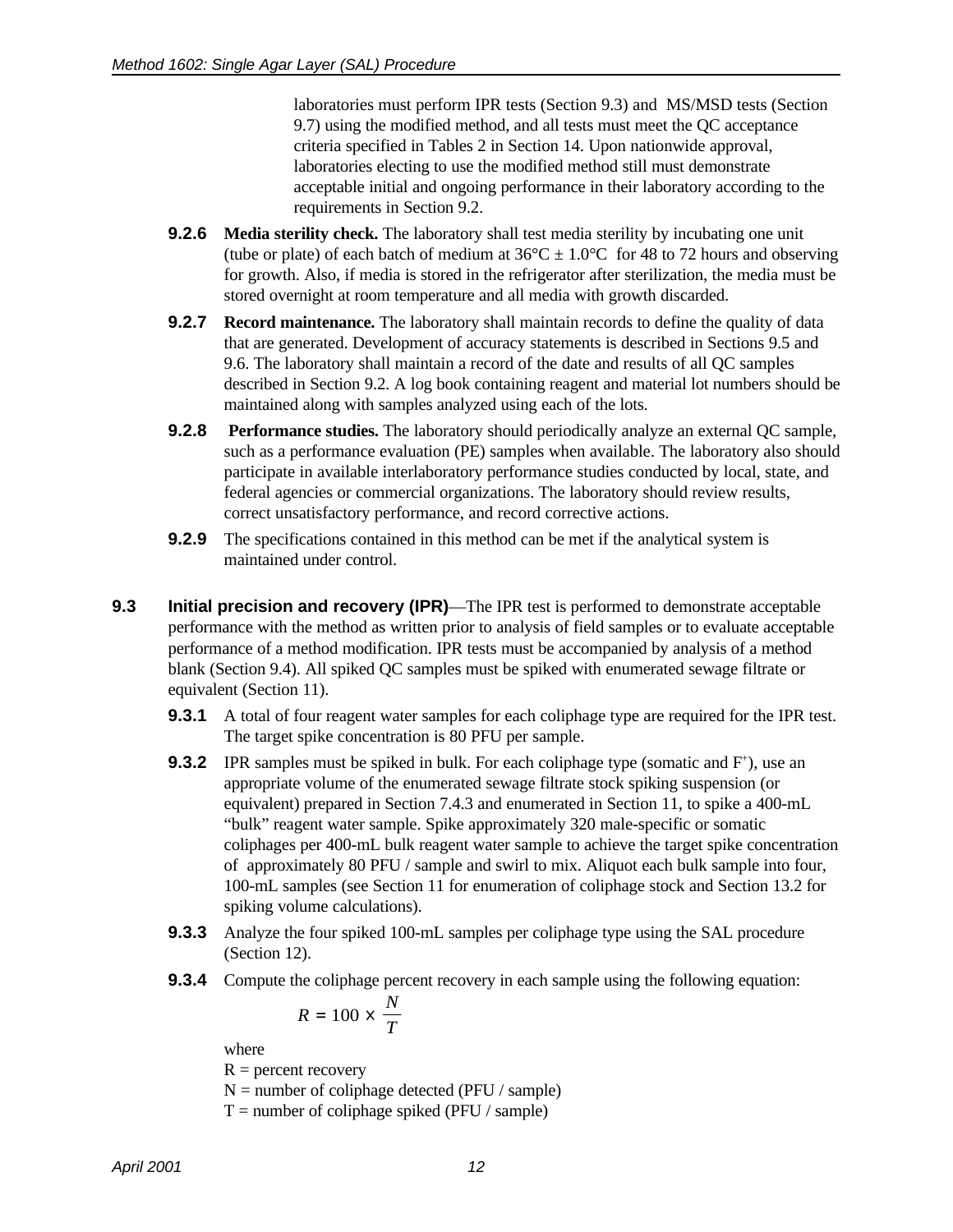- **9.3.5** Using all four sample results for each coliphage type from an IPR test, compute the average percent recovery  $(\overline{\times})$  and the relative standard deviation of the recovery (RSD.). (See glossary for definition of RSD<sub>r</sub>.) Compare RSD<sub>r</sub> and  $\overline{\times}$  with the corresponding limits for IPR (Section 14). If RSD, and  $\overline{\times}$  meet the acceptance criteria, the system performance is acceptable and analysis of samples may begin. If RSD, or  $\overline{\times}$  falls outside the range, system performance is unacceptable. In this event, identify and correct the problem and repeat the test.
- **9.4** Method blank—Performed at the frequency specified in Section 9.2.2.
	- **9.4.1** For each coliphage type, prepare and analyze a reagent water sample containing no coliphage using the same procedure as used for analysis of the field or QC samples.
	- **9.4.2** If coliphage, or any potentially interfering organisms are found in the blank, analysis of additional samples must be halted until the source of contamination is eliminated, and a repeat of the method blank analysis shows no evidence of contamination. Any sample in a batch associated with a contaminated blank should be recollected (if holding times have been violated) and reanalyzed. Samples from a batch that proves to have no coliphage in its blank may be reported.
- **9.5 Matrix spike (MS)—The laboratory shall spike and analyze a field sample aliquot to determine** the effect of the matrix on the method's coliphage recovery. The MS shall be analyzed according to the frequency in Section 9.2.3. All spiked QC samples must be spiked with enumerated sewage filtrate or equivalent (Section 11).
	- **9.5.1** For each coliphage type, analyze an unspiked, 100-mL field sample according to the SAL quantitative procedure (Section 12). For each coliphage type, add approximately 80 PFU to a second, 100-mL aliquot of the same field sample (see Section 11 for enumeration of coliphage stock and Section 13.2 for spike volume calculations).
	- **9.5.2** Compute the percent recovery (R) of coliphage using the following equation:

$$
R = 100 \text{ x } (N_{sp} - N_{usp}) / T
$$

where

R is the percent recovery  $N_{\rm sn}$  is the number of coliphage detected in the spiked sample  $N_{\text{us}}$  is the number of coliphage detected in the unspiked sample T is the number of coliphage spiked

- **9.5.3** Compare the coliphage recovery with the corresponding limits in Section 14. If the recovery for coliphage falls outside its limit, method performance is unacceptable for that sample. If the results for the OPR sample associated with this batch of samples are within their respective control limits, a matrix interference may be causing poor recovery. If the results for the OPR are not within their control limits, the laboratory is not in control. The problem must be identified and corrected. The matrix spike and associated field sample(s) should be reanalyzed. The recovery should be maintained on a control chart and updated on a regular basis.
- **9.6** Ongoing precision and recovery (OPR)—Performed at the frequency specified in Section 9.2.4. All spiked QC samples must be spiked with enumerated sewage filtrate or equivalent (Section 11). *Please note*: *the OPR serves as the positive control for Method 1602.*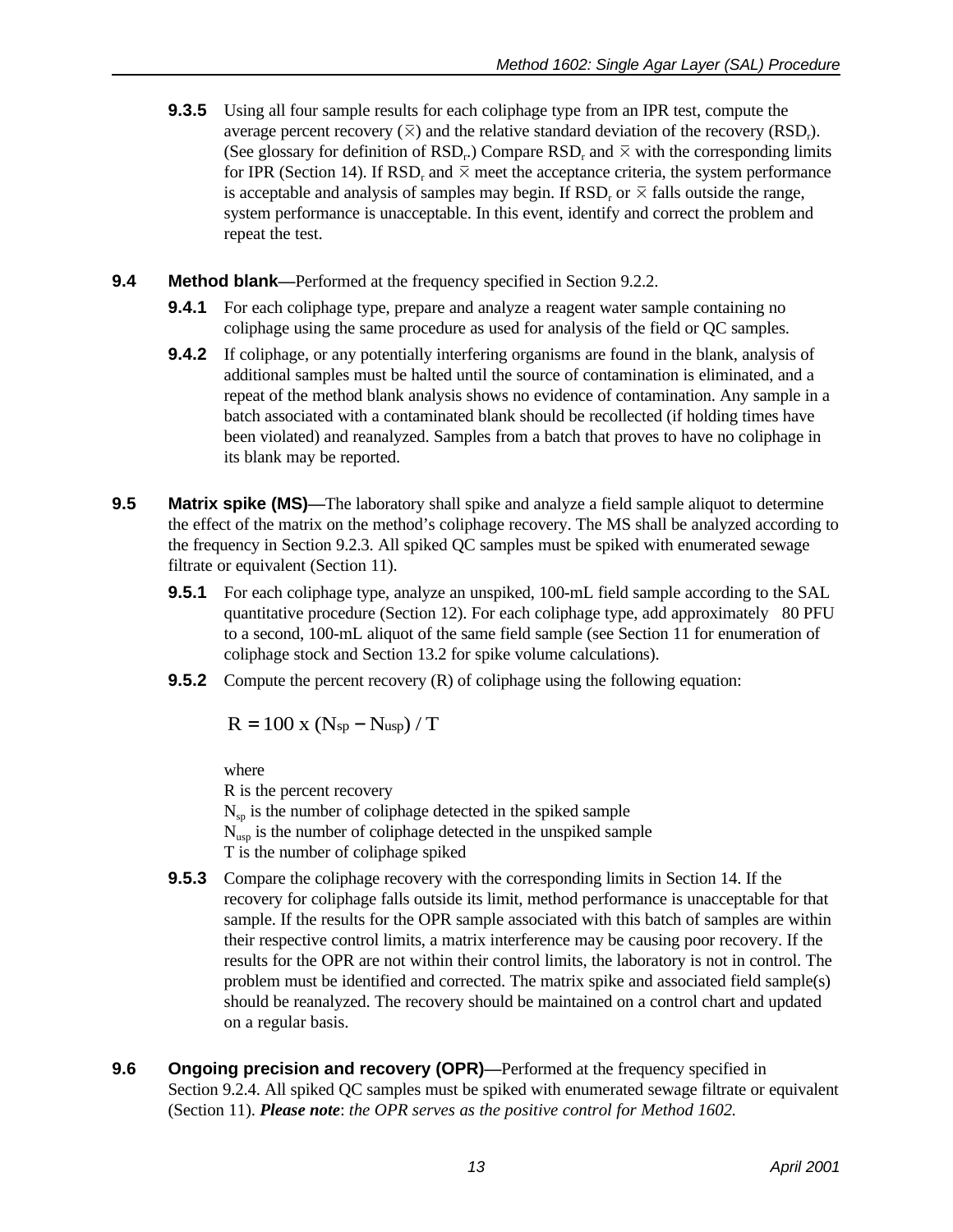- **9.6.1** For each coliphage type, spike one, 100-mL reagent water sample with approximately 80 PFU of coliphage (see Section 11 for enumeration of coliphage stock and Section 13.2 for spike volume calculations).
- **9.6.2** Analyze the spiked samples using the SAL procedure (Section 12).
- **9.6.3** Compute the percent recovery of coliphage in each OPR sample using the following equation:

$$
R = 100 \times \frac{N}{T}
$$

where

 $R =$  percent recovery

 $N =$  the number of coliphage detected

 $T =$  the number of coliphage spiked

- **9.6.4** Compare R with the corresponding limits for ongoing precision and recovery in Section 14. If R meets the acceptance criteria, system performance is acceptable and analysis of samples may continue. If R falls outside the range for recovery, system performance is unacceptable. Identify and correct the problem and perform another OPR test before continuing with the analysis of field samples.
- **9.6.5** As part of the QA program for the laboratory, method precision for samples should be assessed and records retained. After the analysis of five OPR samples for which the reagent water spike recovery of coliphage is determined, the laboratory should compute the average percent recovery  $(R)$  and the standard deviation of the percent recovery  $(s_r)$ . Express the precision assessment as a percent recovery interval from R - 2  $s_r$  to R + 2  $s_r$ for each coliphage type. For example, if  $R = 80\%$  and  $s_r = 30\%$ , the accuracy interval is expressed as 20% to 140%. The assessment should be maintained on a control chart and updated on a regular basis.
- **9.7 Matrix spike/matrix spike duplicate (MS/MSD)—If IPR and MS/MSD test performance is** equal to or better than the criteria set forth in Table 2, then the modified version of the method is acceptable.
	- **9.7.1** For each coliphage type, analyze an unspiked, 100-mL field sample according to the SAL quantitative procedure (Section 12). For each coliphage type, the laboratory shall spike and analyze two identical field sample aliquots (MS and MSD samples), as described in Section 9.5, using the modified version of the method.
	- **9.7.2** For each coliphage type, calculate the percent recovery (R) using the equation in Section 9.5.2. Calculate the mean of the MS and MSD recoveries  $(R_{MS}+R_{MSD})/2$ .
	- **9.7.3** Calculate the relative percent difference (RPD) using the following equation:

$$
RPD = 100 \frac{|N_{MS} - N_{MSD}|}{N_{mean}}
$$

where

RPD is the relative percent difference

 $N<sub>MS</sub>$  is the number of coliphage detected in the MS  $N<sub>MSD</sub>$  is the number of coliphage detected in the MSD  $N_{\text{mean}}$  is the mean number of coliphage detected in the MS and MSD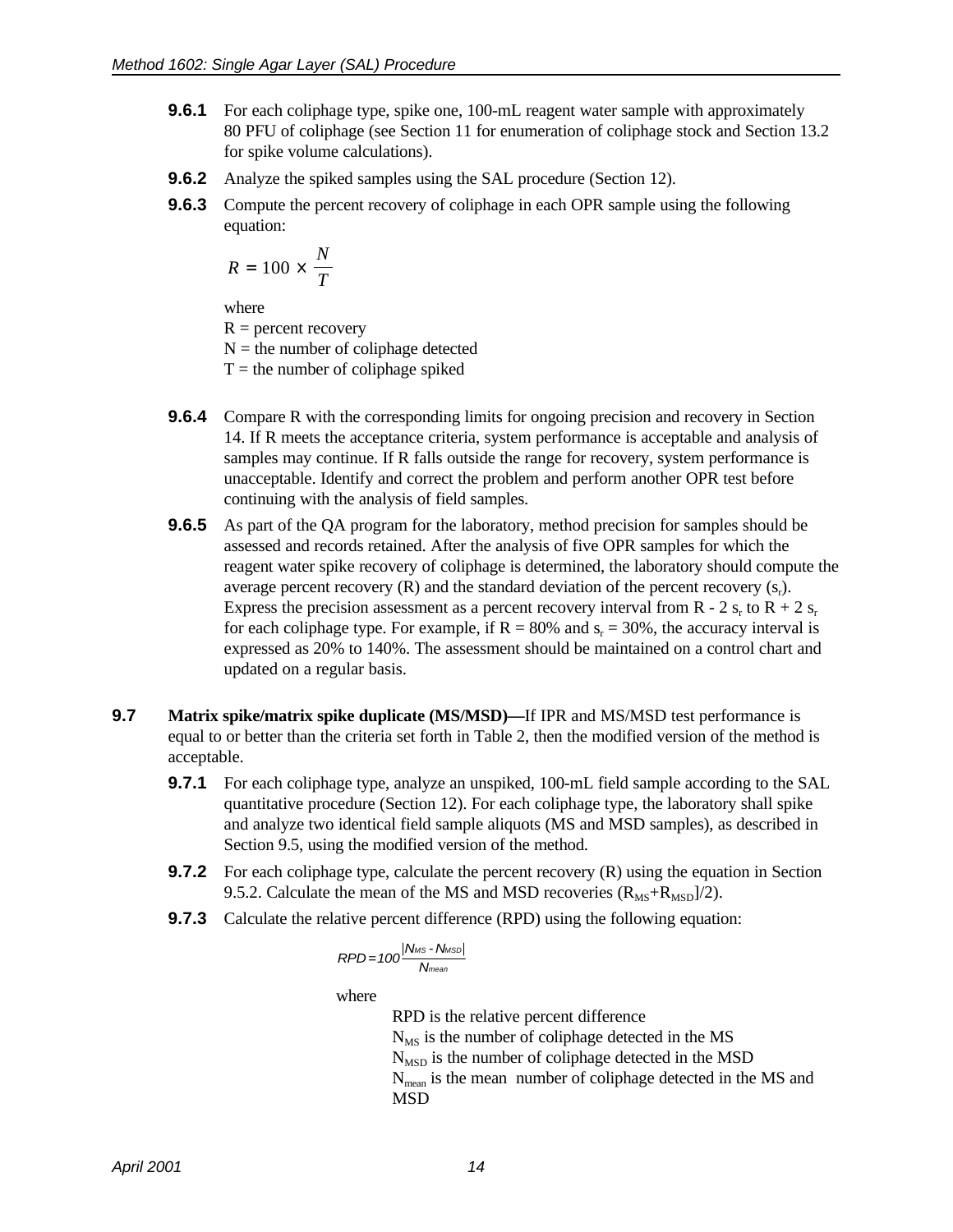<span id="page-22-0"></span>**9.7.4** Compare the mean MS/MSD recovery and RPD with the corresponding limits in Table 2 (Section 14) for each coliphage type.

### **10.0 Calibration and Standardization**

- **10.1** At a minimum, check temperatures in water baths, refrigerators, -20°C freezers, and -70°C freezers daily to ensure operation within stated limits of method and record daily measurements in a log book.
- **10.2** At a minimum, check temperatures in incubators twice daily, at least 4 hours apart, to ensure operation within stated limits of method and record measurements in log book.
- **10.3** Check thermometers at least annually against an NIST-certified thermometer or one that meets the requirements of NIST Monograph SP 250-23. The mercury column should not be separated.
- **10.4** Calibrate pH meter prior to use, using standards of pH 4.0, 7.0, and 10.0. To calibrate, use the two standards that are nearest to the desired pH.
- **10.5** Calibrate balances annually using ASTM-certified Class 2 reference weights.
- **10.6** Calibrate spectrophotometer prior to each use, following method described in owner's manual. Use sterile TSB without antibiotics as the blank.
- **10.7** Laboratories must adhere to all applicable quality control requirements set forth in Reference 17.4.

### **11.0 Enumeration of Coliphage QC Spiking Suspensions**

- **11.1** The double agar layer (DAL) procedure is used to enumerate stock suspensions of somatic and male-specific coliphage for use in spiking quality control samples.
- **11.2** Dilution of coliphage stock (Section 7.4.1 or 7.4.2) or sewage filtrate (Section 7.4.3)—A minimum of four different volumes/dilutions are necessary for the double agar layer (DAL) enumeration of the coliphage stock or sewage filtrate (Section 18, Flow chart 2):
	- Undiluted
	- $\bullet$  0.1
	- 0.01
	- 0.001

Additional dilutions may be necessary. TSB without antibiotics (Section 7.3.1.1) is used as the diluent and as the method blank.

- **11.2.1** Aseptically add 9.0 mL of TSB without antibiotics (Section 7.3.1.1) into each of four (or more) sterile dilution tubes (Section 6.2.1). Label them as "0.1," "0.01," "0.001," "method blank," etc.
- **11.2.2** Add 1.0 mL of the coliphage stock or sewage filtrate to the tube of TSB labeled "0.1." Cap the tube and vortex for 5 seconds on a medium-high setting (if available) or until well-mixed.
- **11.2.3** Add 1.0 mL of the well-mixed 0.1 dilution to a tube with 9 mL of TSB labeled "0.01". Cap the tube and vortex for 5 seconds on a medium-high setting (if available) or until well-mixed.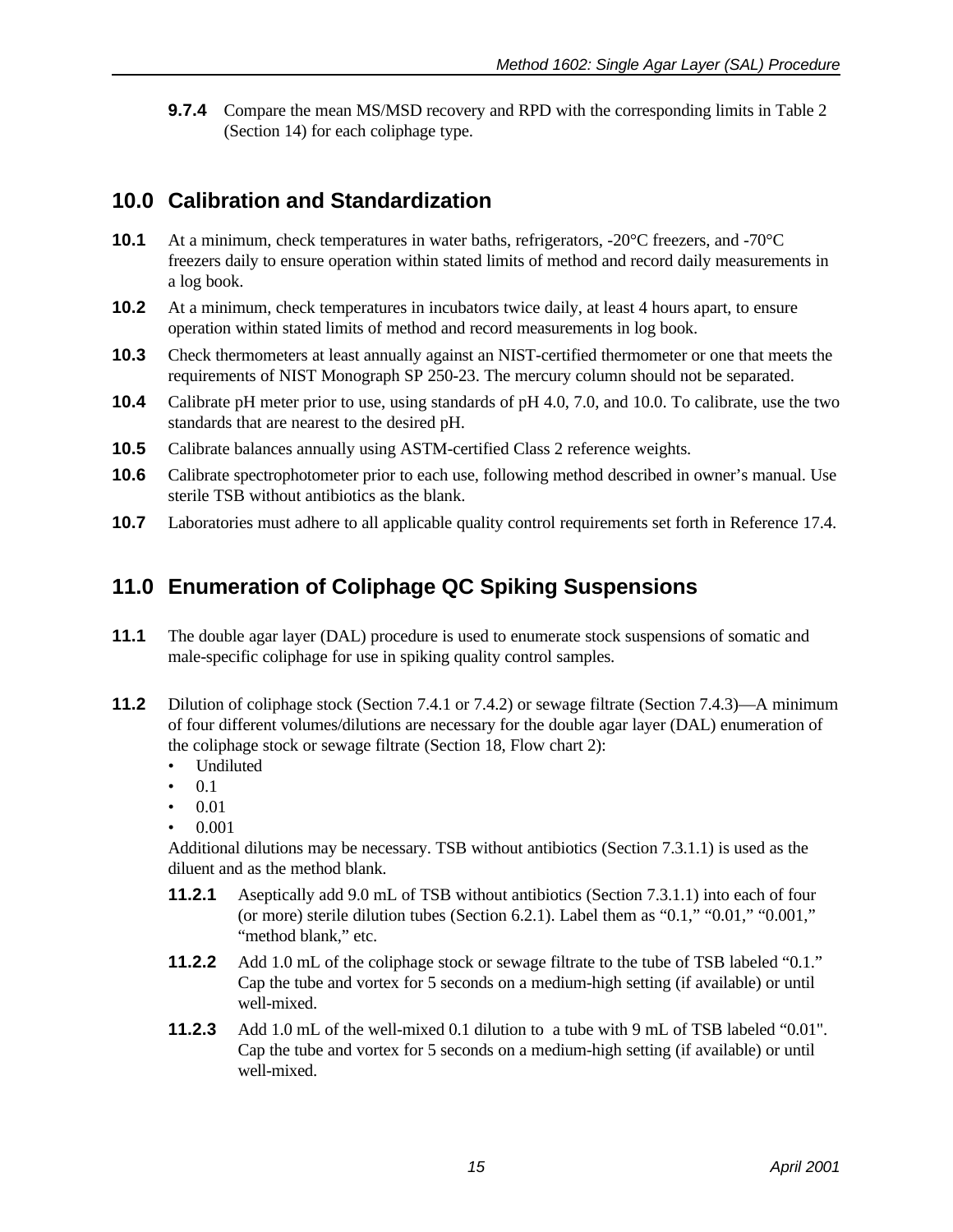- **11.2.4** Add 1.0 mL of the well-mixed 0.01 dilution to a tube with 9 mL of TSB labeled "0.001." Cap the tube and vortex for 5 seconds on a medium-high setting (if available) or until well-mixed.
- **11.2.5** Add 1.0 mL of TSB without antibiotics (Section 7.3.1.1) to the tube labeled "method blank." Cap the tube and vortex for 5 seconds on a medium-high setting (if available) or until well-mixed.
- **11.3** Coliphage spiking stock suspension enumeration by double agar layer (DAL) procedure (Section 18, Flow chart 3)—In this procedure, a tube of molten 0.7% TSA "top agar" with added host bacteria is inoculated with coliphage stock and will be poured into a 1.5% TSA "bottom agar" plate. Four dilutions of coliphage stock or sewage filtrate will be analyzed in duplicate for each coliphage type. As a result, nine double-agar layer plates will be required for each coliphage type: two plates per dilution (undiluted, 0.1, 0.01, and 0.001) and one method blank plate. *Please note: Laboratories are not permitted to modify or omit any aspects of the coliphage stock enumeration procedure (Section 11.3). As a result, magnesium chloride or calcium chloride must not be added the sample or media.* 
	- **11.3.1** Agar preparation
		- **11.3.1.1** Place 0.7% TSA top agar tubes with antibiotics (Section 7.3.3.1 and 7.3.3.2) in a 45°C to 48°C water bath. The top agar should remain molten in the water bath until ready for use. 18 tubes are necessary to enumerate four dilution volumes in duplicate for each phage. The 18 tubes also includes an additional method blank tube for each phage type. Nine of the top agar tubes should contain nalidixic acid (Section 7.3.3.1) for growth of *E. coli* CN-13; the other nine should contain ampicillin/streptomycin (Section 7.3.3.2) for growth of  $E$ . *coli*  $F_{\text{amp}}$ .
		- **11.3.1.2** As a precaution against contamination, disinfect a workspace near the water bath with a 1 : 100 dilution of household bleach and allow to dry. If workspace can be corroded by bleach use an ethanol solution of 70% or greater.
		- **11.3.1.3** Assemble 1.5% TSA bottom agar plates (Section 7.3.2) and label so that the following information is identifiable:
			- Dilution of stock filtrate or method blank
			- Bacterial host  $(E. \text{ coli CN-13 or } E. \text{ coli F}_{\text{amp}})$
			- Coliphage type (somatic for the *E. coli* CN-13 bacterial host or male-specific for the  $E.$  coli  $F_{\text{amp}}$  bacterial host)
				- **Date**
			- Time

*Please note: The following steps are critical. To ensure viability of bacterial host and coliphage, do not add bacterial host and coliphage spiking suspension filtrate until ready to plate.* 

- **11.3.2** Preparation of plates for enumeration of somatic coliphage
	- **11.3.2.1** With the top agar tube still in the water bath, aseptically inoculate a top agar tube containing nalidixic acid with 100 µL of log-phase *E. coli* CN-13.
	- **11.3.2.2** Immediately add 500 µL (0.5 mL) of undiluted coliphage stock or sewage filtrate.
	- **11.3.2.3** Mix the inoculum by rolling the tube briefly in palm of hand.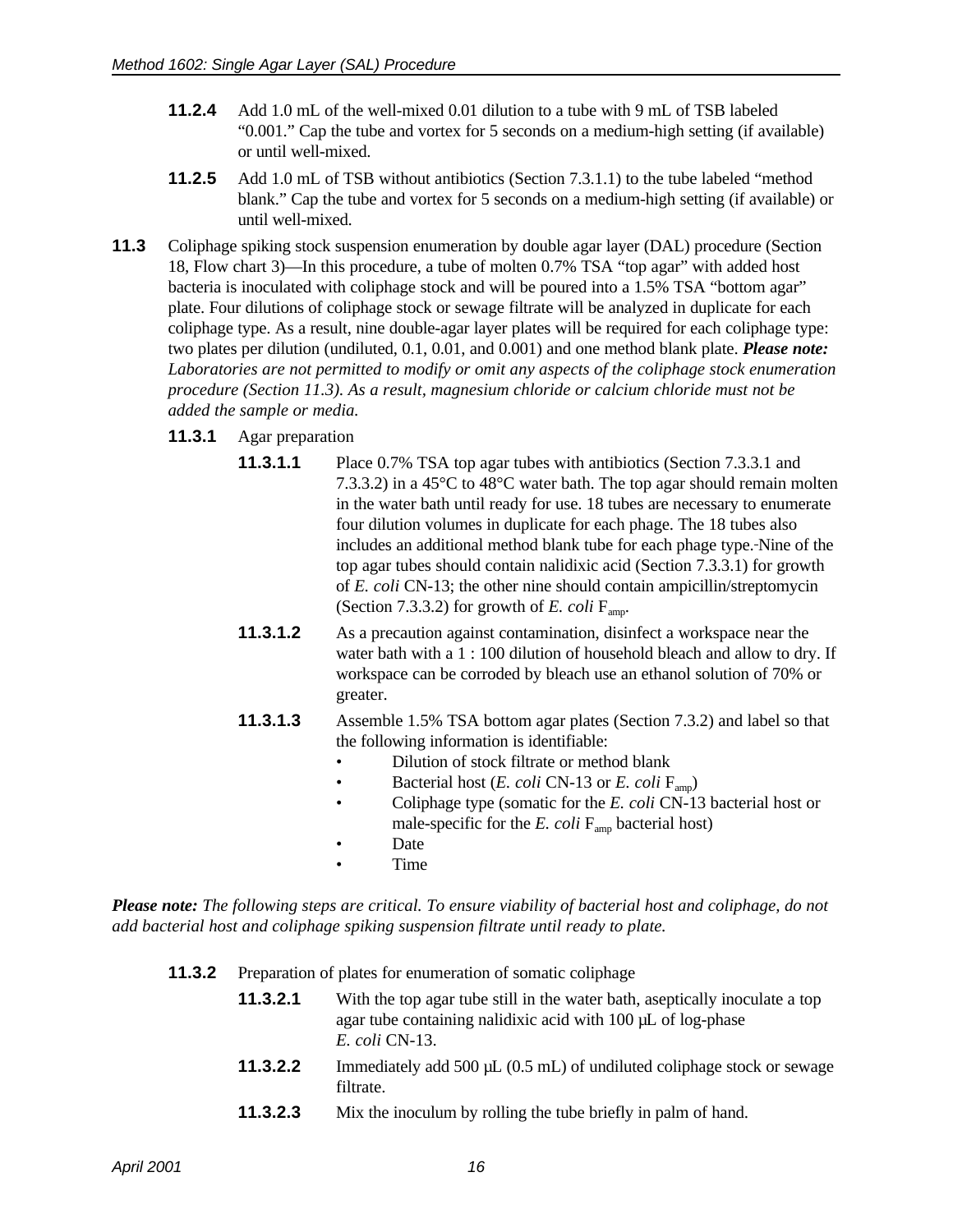- **11.3.2.4** Pour contents into one of the two bottom agar plates marked "undiluted, *E. coli* CN-13, somatic."
- **11.3.2.5** Duplicate analysis—Repeat Sections 11.3.2.1 through 11.3.2.4 for the duplicate.
- **11.3.2.6** Repeat Sections 11.3.2.1 through 11.3.2.5 for each dilution volume.
- **11.3.3** Preparation of plates for enumeration of male-specific (F<sup>+</sup>) coliphage—Repeat Section 11.3.2 using agar containing ampicillin/streptomycin and log-phase *E. coli* Famp
- **11.3.4** Preparation of somatic coliphage method blank
	- **11.3.4.1** With the top agar tube still in the water bath, aseptically inoculate a top agar tube containing nalidixic acid with 100 µL of log-phase *E. coli* CN-13.
	- **11.3.4.2** Immediately add 500 µL (0.5 mL) of TSB from the "method blank" dilution tube.
	- **11.3.4.3** Mix the inoculum by rolling the tube briefly in palm of hand.
	- **11.3.4.4** Pour contents into a bottom agar plate marked "method blank, *E. coli* CN-13, somatic."
- **11.3.5** Preparation of the male-specific (F<sup>+</sup>) coliphage method blank—Repeat Section 11.3.4 using agar containing ampicillin/streptomycin and log-phase  $E$ . *coli*  $F_{\text{amp}}$ .
- **11.3.6** Store undiluted coliphage stock or sewage filtrate at  $4^{\circ}C \pm 1.0^{\circ}C$  for use in preparing new dilutions for positive controls, IDC, ODC, and MS samples.
- **11.3.7** After the top agar hardens, cover, invert the plates and incubate for 16 to 24 hours at  $36^{\circ}C \pm 1.0^{\circ}C$ .
- **11.3.8** Circular zones of clearing (typically 1 to 10 mm in diameter) in lawn of host bacteria after 16 to 24 hours of incubation are plaques. Count the number of plaques on each plate. *Please note: The use of a light box (Section 6.4.8) to evaluate results is recommended.*
- **11.3.9** Proceed to Section 13.1 and calculate the PFU / mL for each coliphage.
- **11.3.10** Use the enumerated somatic and male-specific stocks to spike the single agar layer IPR, OPR, MS, and positive control samples as described in Section 9.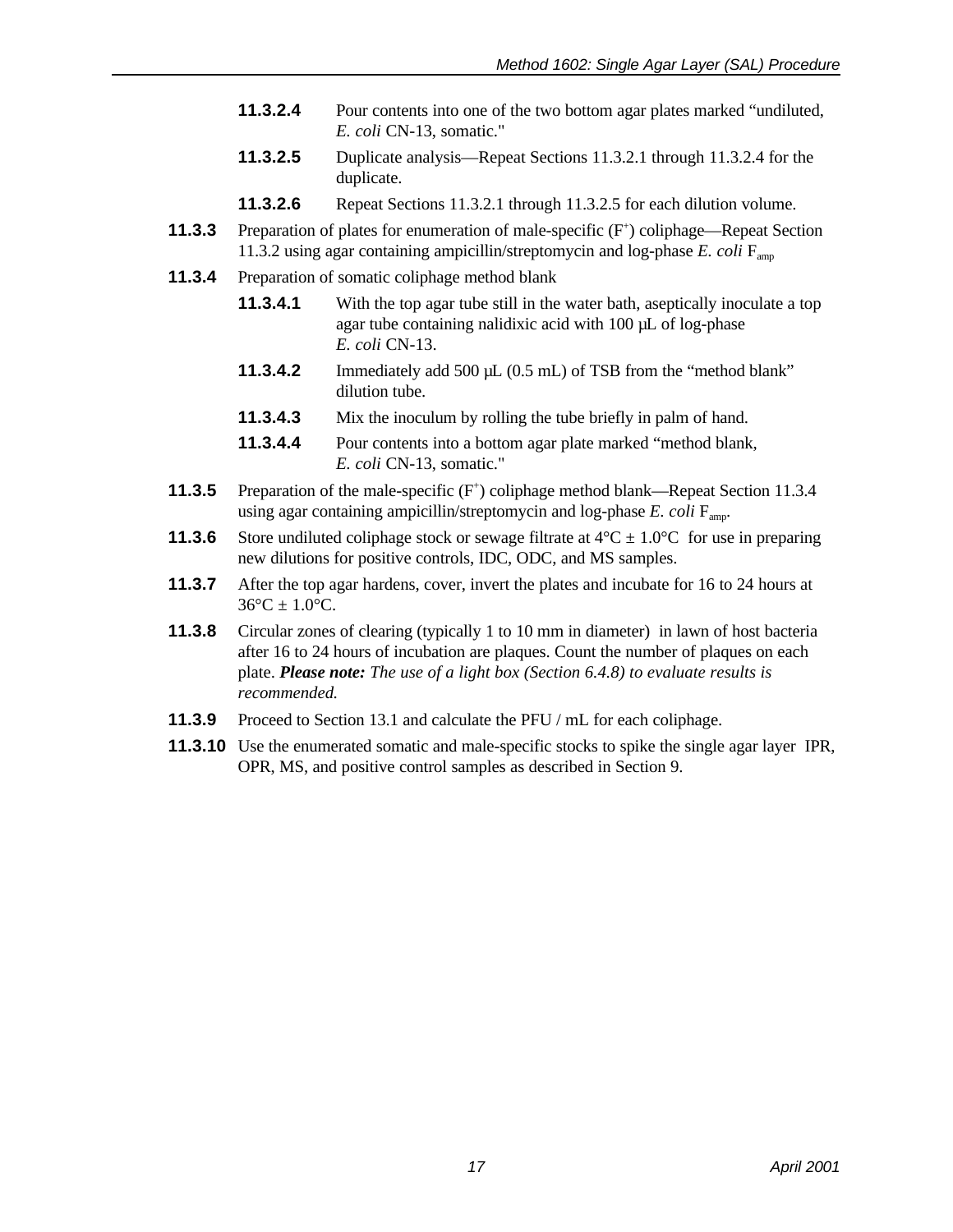## <span id="page-25-0"></span>**12.0 Single Agar Layer (SAL) Procedure for Sample Analysis**

*(Procedures in Section 12 Also Are Summarized in Flow Chart 4)* 

- **12.1** Refer to Section 7.5.4 for preparation of log-phase host bacterial cultures.
- **12.2** Preparation of media for testing
	- **12.2.1** Prepare 100 mL of 2X TSA with nalidixic acid for *E. coli* CN-13 as described in Section 7.3.4.2.
	- **12.2.2** Add the 100 mL of 2X TSA with nalidixic acid to a 250-mL to 500-mL size Erlenmeyer flask and place in a 45°C to 48°C water bath to equilibrate. The liquid in the waterbath must come up to the level of the media. To ensure that the flask does not tip-over in the waterbath, the use of a flask weight (Section 6.2.25) is recommended.
	- **12.2.3** Prepare 100 mL of 2X TSA with ampicillin/streptomycin for *E. coli* F<sub>amp</sub> as described in Section 7.3.4.3.
	- **12.2.4** Add the 100 mL of 2X TSA with ampicillin/streptomycin to a 250-mL to 500-mL size Erlenmeyer flask and place in a 45°C to 48°C water bath to equilibrate.
	- **12.2.5** Keep the agar molten between 45°C and 48°C until use in the SAL assay.
	- **12.2.6** Prepare method blanks as specified in Section 9.4.
- **12.3** As a precaution against contamination, disinfect a work space near the water baths with a 1 : 100 dilution of household bleach and allow to dry. If workspace can be corroded by bleach use an ethanol solution of 70% or greater.
- **12.4** Assemble and label plates with bacterial host (*E. coli* CN-13 or *E. coli* F<sub>amp</sub>), date, and time.
- **12.5** Addition of sample and host bacteria to SAL media
	- **12.5.1** Dispense two, 100-mL aliquots of sample into separate, sterile, 250-mL to 500-mL size Erlenmeyer flasks. Also dispense 100 mL of reagent water into a third 250-mL to 500-mL size Erlenmeyer flask (this will be used to determine sample temperature changes in the following steps and will be referred to as the "temperature flask").
	- **12.5.2** Add 0.5 mL of sterile stock magnesium chloride (Section 7.1.3) to each sample flask (not the temperature flask).
	- **12.5.3** Place the flasks into the 36 °C  $\pm$  1.0 °C water bath for 5 minutes or until sample water just reaches the water bath temperature according to the temperature flask.

*Please note: All components should be warmed before assay to avoid solidification prior to pouring plates. Also, The following steps are critical. Temperature must be monitored closely to ensure that coliphages are not inactivated and also to ensure that the agar does not harden prematurely.* 

- **12.5.4** Add 10 mL of log-phase *E. coli* CN-13 (Section 7.5.4) to one flask of sample water.
- **12.5.5** Add 10 mL of log-phase *E. coli* F<sub>amp</sub> (Section 7.5.4) to the other flask of sample water.
- **12.5.6** Add an additional 10 mL of water to the temperature flask (110 mL total).
- **12.5.7** Immediately transfer temperature flask and flasks containing sample and log-phase bacteria to the 45°C to 48°C water bath. The approximate temperature of the samples should be determined by monitoring the temperature of the water in the temperature flask. When water in the temperature flask reaches  $43^{\circ}C \pm 1.0^{\circ}C$ , remove samples from the water bath and proceed to the next step immediately.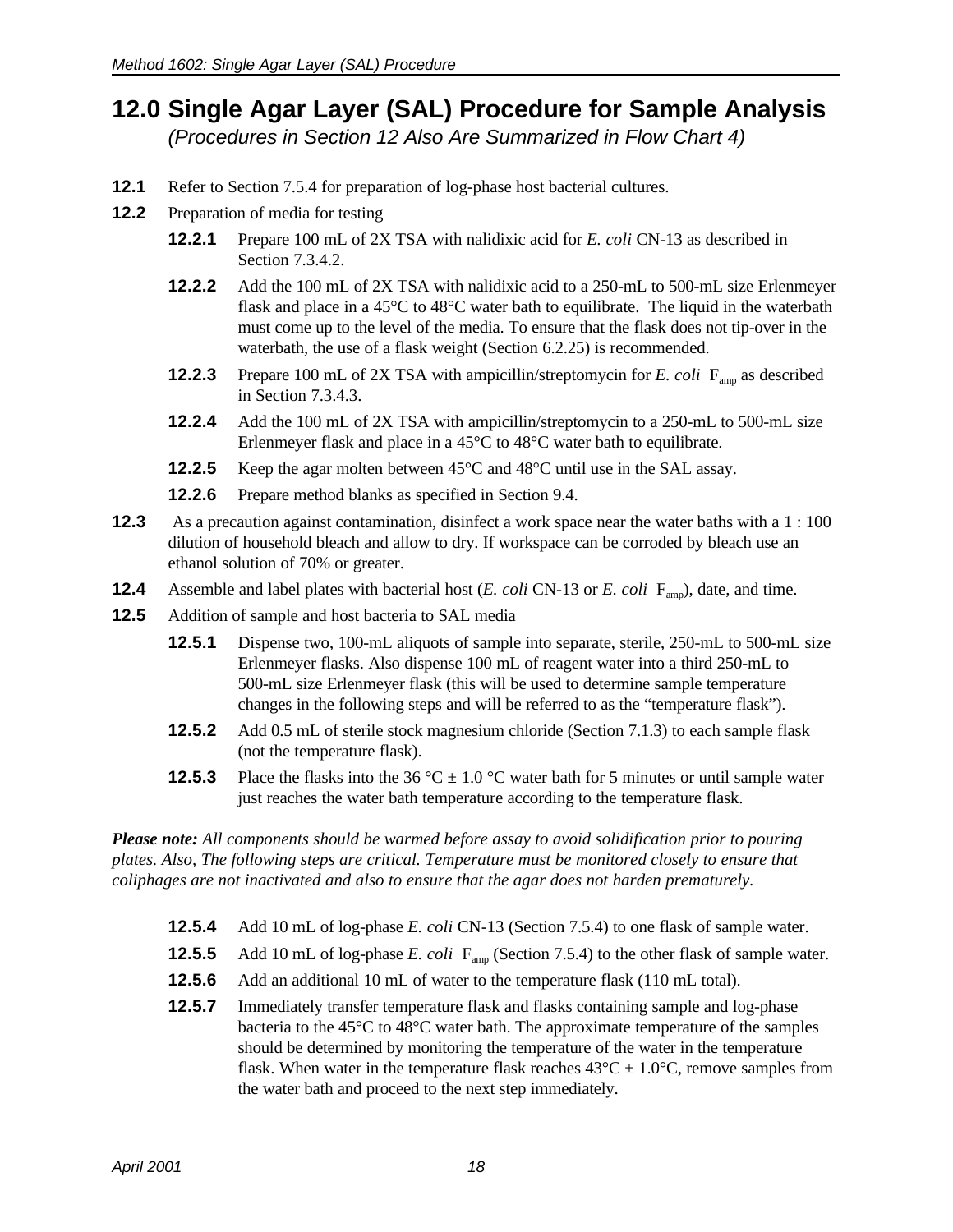*Please note: During the single agar layer procedure, the sample and host bacteria should not remain in contact with each other for more than 10 minutes prior to plating. After plating, the agar must harden within 10 minutes. Increased contact time or agar-hardening time may result in replication of phages such that the initial phage concentration is overestimated. The entire plating procedure from combining sample with host to hardening of single-agar layer plates should not exceed 20 minutes. Samples also should remain in contact with host for a minimum of three minutes before plates are poured.* 

- **12.5.8** Add the sample/*E. coli* CN-13 mixture to the 100 mL of 2X TSA containing nalidixic acid. Allow sample/*E. coli* CN-13 mixture to remain in contact with host for a minimum of three minutes before plating.
	- **12.5.8.1** Pour the contents into a series of petri dishes at 20 mL per 100-mm-diameter dish or 40 mL per 150-mm-diameter dish. (This procedure requires either five,150-mm plates or ten,100-mm plates per 100-mL sample.)
- **12.5.9** Combine the sample/*E. coli* F<sub>amp</sub> mixture with the 100 mL of 2X TSA containing ampicillin/streptomycin. Allow sample/ $E$ . *coli*  $F_{amp}$  mixture to remain in contact with host for a minimum of three minutes before plating.
	- **12.5.9.1** Pour the contents into a series of petri dishes at 20 mL per 100-mm diameter dish or 40 mL per 150-mm dish. *Please note: Plates should be dry before they are inverted, as condensation drops on the agar surface may appear to be plaques. When reading plates examine plaques closely.*
- **12.5.10** Allow the agar to harden, cover, invert, and incubate for 16 24 hours at  $36^{\circ}\text{C} \pm 1.0^{\circ}\text{C}$ .
- **12.5.11** Circular zones of clearing (typically 1 to 10 mm in diameter) in lawn of host bacteria in SAL plates after 16 - 24 hours are considered to be plaques. Count all plaques per plate series, record results, and go to Section 13.3 for calculation of PFU / 100 mL. *Please note: The use of a light box (Section 6.4.8) to evaluate sample results is recommended.*
- **12.6** Spot plate plaque confirmation procedure—Although not required, laboratories may use the spot plate procedure for confirmation of plaques if one or more such plaques on a single agar layer plate are questionable.
	- **12.6.1** Pick plaque(s) with a sterile Pasteur (or other) pipette and transfer it to a tube with 0.5 mL TSB (Section 7.3.1.1).
	- **12.6.2** Allow the inoculated broth to stand 5 minutes at room temperature.
	- **12.6.3** Cap the tube and vortex for 5 seconds on a medium-high setting (if available) or until well-mixed.
	- **12.6.4** Prepare spot plates according to Section 7.3.4. Once prepared, spot plates may be used on the same day or held at  $4^{\circ}C \pm 1^{\circ}C$  for up to 4 days prior to use.
	- **12.6.5** Spot 10 microliters of inoculated broth to a spot plate with appropriate *E. coli* host, using the same *E. coli* host on which the phage was initially isolated. Record spot time.
	- **12.6.6** Spot the method blank and positive control samples as specified in Section 9.4 and 9.5 of the April 2001 version of Method 1601 (Reference 17.7).
	- **12.6.7** Allow inocula to absorb into medium. This will take approximately 30 to 60 minutes. The inocula must not be allowed to run across the plate.
	- **12.6.8** After inocula absorption, cover, invert, and incubate the plate at  $36^{\circ}C \pm 1.0^{\circ}C$  for 16 to 24 hours.
	- **12.6.9** Lysis zone formation (typically a circular zone of clearing) indicates confirmation for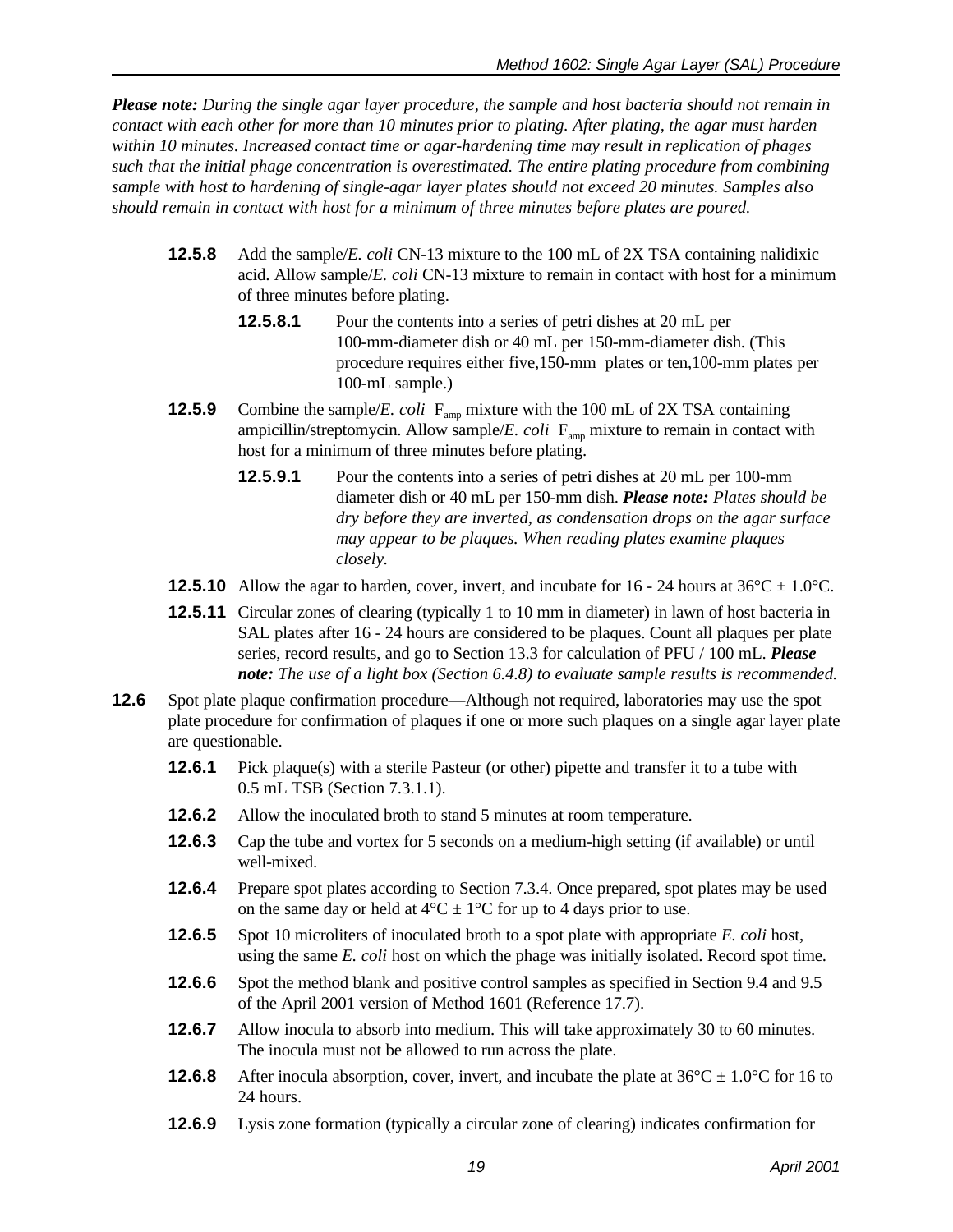<span id="page-27-0"></span>coliphages. If the spot contains an intact lawn of bacteria indistinguishable from the background lawn of bacteria, this indicates a negative result. However, other outcomes of the spot assay are possible. A positive confirmation also may appear as one or more small plaques or areas of clearing of the host bacteria lawn within the spot, despite the presence of some portion of the host bacteria lawn within the spot. A positive result may also appear as a zone of lysis containing small, discrete colonies of bacteria within the spot. These bacterial colonies are from phage-resistant mutants. *Please note: The use of a light box (Section 6.4.8) to evaluate sample results is recommended.* 

### **13.0 Data Analysis and Calculations**

- **13.1** Calculation of QC sample spiking suspension concentrations from the double agar layer (DAL) enumeration procedure (Section 11)
	- **13.1.1** The number of plaque forming units (PFU) per mL in the coliphage spiking suspension will be calculated using DAL plates that yield plaque counts within the desired range of zero to 300 PFU per plate for male-specific  $(F^+)$  coliphage and zero to 100 PFU per plate for somatic coliphage. There may be occasions when the total number of plaques on a plate will be above the ideal range. If the count exceeds the upper range or if the plaques are not discrete, results should be recorded as "too numerous to count" (TNTC).
	- **13.1.2** For each coliphage type, sum the number of PFU from all dilutions with plaques (on either of the duplicate plates), excluding dilutions with all TNTC or all zeros. (See equation in Section 13.1.5)
	- **13.1.3** Sum the undiluted sample volumes used to inoculate all replicate plates at all dilutions having useable counts (as defined above). (See equation in Section 13.1.5)
	- **13.1.4** Divide the sum of the PFU by the sum of the undiluted sample volume to obtain PFU/ mL in the spiking suspension. (See equation in Section 13.1.5)
	- **13.1.5** The equation for Sections 13.1.1 through 13.1.4 is as follows:

#### Undiluted spiking suspension PFU /  $mL = (PFU_1 + PFU_2... PFU_n)/(V_1 + V_2... V_n)$

Where:

- $PFU =$  number of plaque forming units from plates of all countable sample dilutions (dilutions with 1 or more PFU per plate, excluding dilutions with all TNTC or all zeros (0)
- $V =$  volume of undiluted sample in all plates with countable plaques
- $n =$  number of useable counts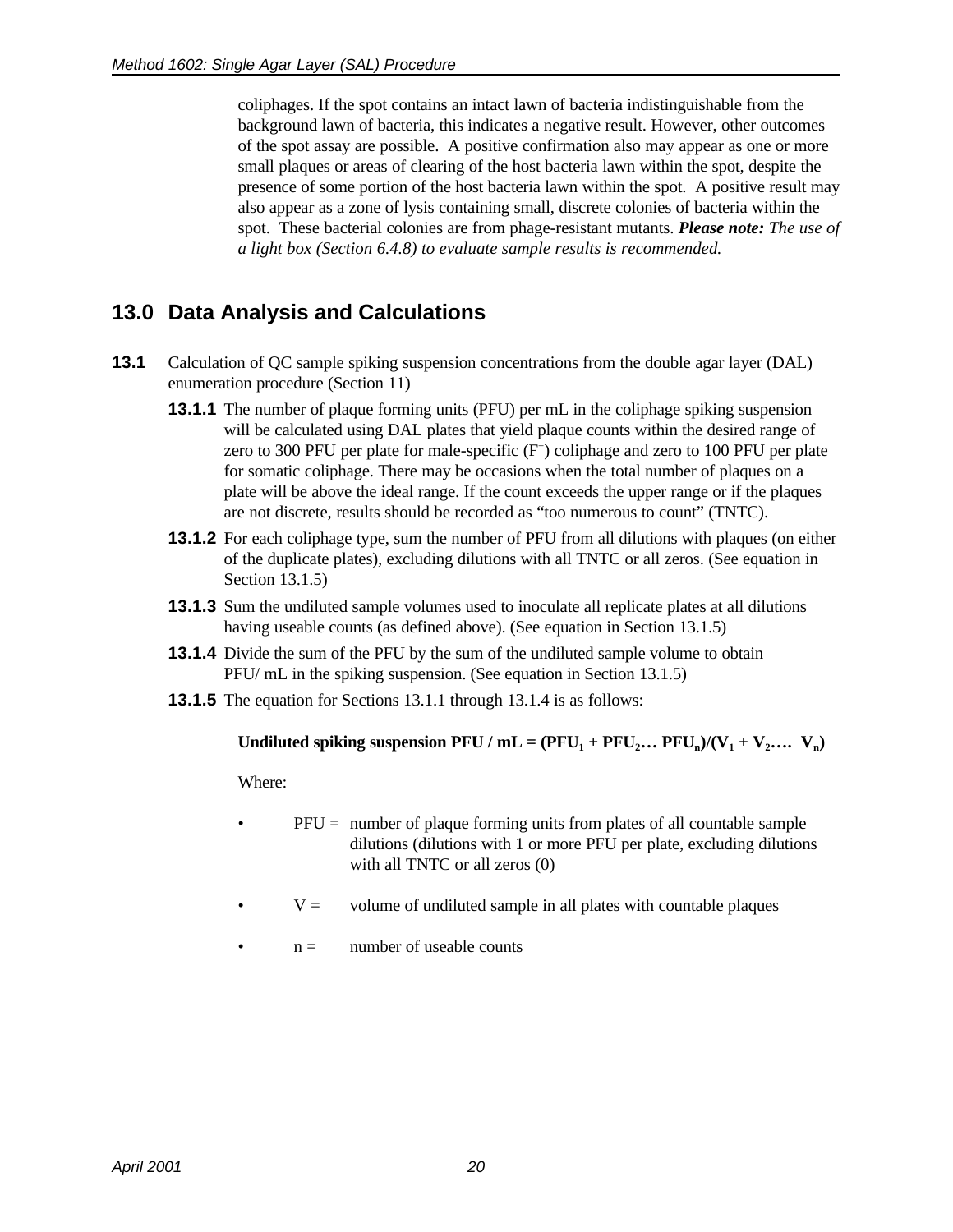| Table 1.        | <b>Example DAL data</b>                   |                                                    |  |
|-----------------|-------------------------------------------|----------------------------------------------------|--|
| <b>Dilution</b> | PFU / plate (for each duplicate<br>plate) | Volume of <i>undiluted</i> spiking suspension (mL) |  |
| Undiluted       | TNTC, TNTC                                | $0.5$ mL                                           |  |
| 1:10            | 35, 37                                    | 0.05                                               |  |
| 1:100           | 0, 3                                      | 0.005                                              |  |
| 1:1,000         | 0, 0                                      | 0.0005                                             |  |

**Example:**  $(35 + 37 + 0 + 3)/(0.05 + 0.05 + 0.005 + 0.005) = 75/0.11 = 682$  PFU / mL

In this example, the undiluted spiking suspension contains approximately 682 PFU per mL, the 1 : 10 dilution contains approximately 68.2 PFU per mL, the 1 :100 dilution contains approximately 6.82 PFU per mL, and the 1 : 1000 dilution contains approximately 0.682 PFU per mL.

- **13.2** Calculation for preparing IPR, OPR, MS, and positive control spikes
	- **13.2.1** Use a dilution of the OC sample spiking suspension that will result in a bulk spike volume between 0.1 and 3.0 mL for the spike concentration specified in Section 9.
	- **13.2.2** Use the following equation to determine the spiking volume:

$$
S = \frac{(T)(B)}{(C)}
$$

where,

 $S =$  Spike volume (mL)

- $T =$  Target number of coliphage per sample (PFU)
- $B =$  Number of samples that will be spiked (only necessary when multiple QC samples are spiked in bulk)
- $C =$  Concentration (PFU/mL) in the dilution to be used for spiking

#### **13.2.3** For example, for the IPR test (Section 9.3):

T) A spike dose of 80 PFU is needed per 100-mL sample

B) A total of four, 100-mL samples will be spiked at the same time

C) The undiluted spiking solution contains 682 PFU / mL

The equation would be solved as follows:

$$
S = \frac{(80 \text{ PFU})(4)}{(682 \text{ PFU} / \text{mL})} = 0.47 \text{ mL}
$$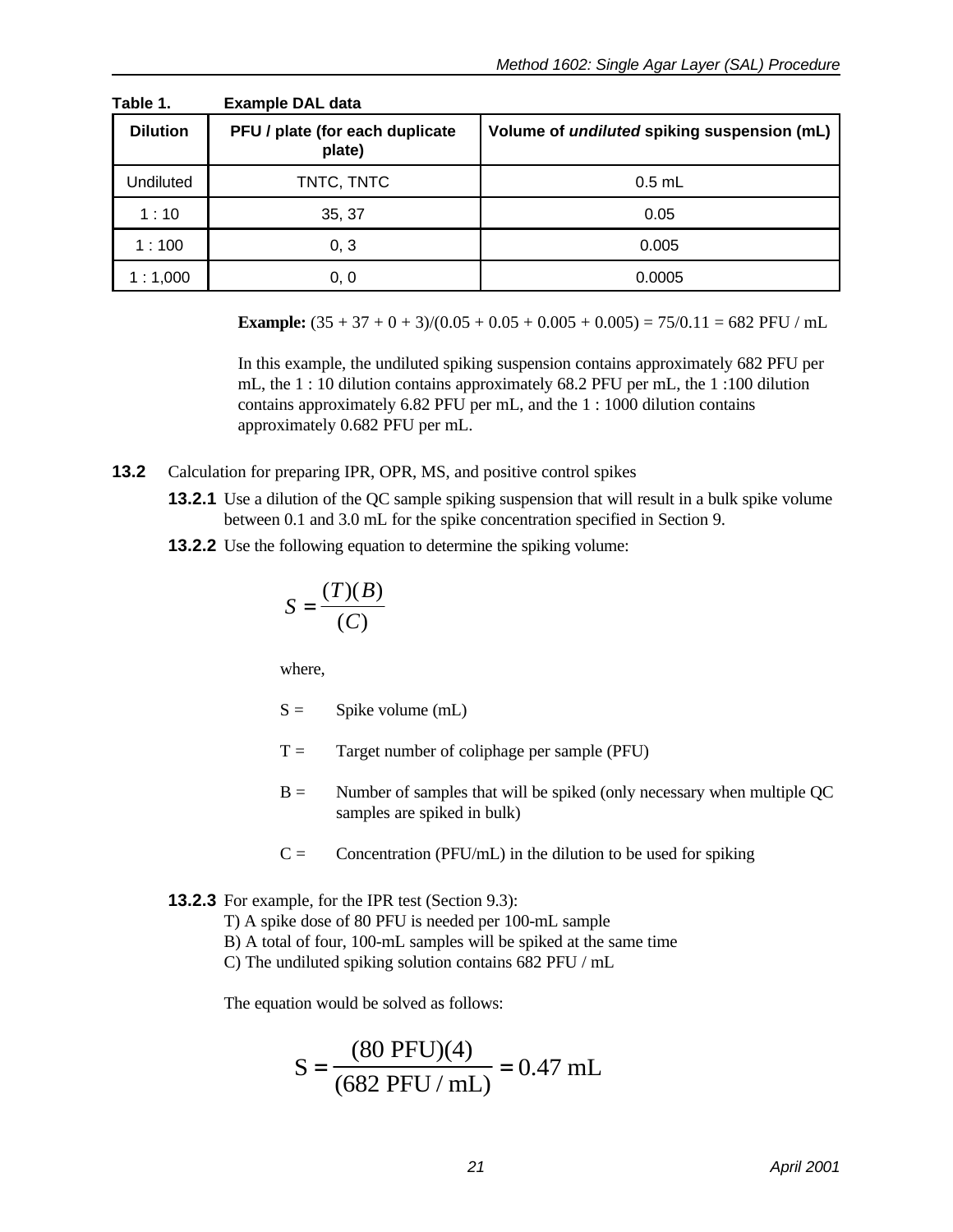As a result, 0.47 mL of the undiluted spiking suspension would be spiked into the 400-mL bulk sample. The 400-mL bulk sample would be mixed and four, 100-mL aliquots dispensed. Each 100-mL sample should contain approximately 80 PFU.

- <span id="page-29-0"></span>**13.3** Calculation for the SAL procedure (Section 12)
	- **13.3.1** The SAL method (SAL) has been validated for use with 100 mL sample volumes. 100% of each sample should be plated.
	- **13.3.2** For each sample, count the total number of plaques from all plates. If the plaques are not discrete, results should be recorded as "too numerous to count" (TNTC). The remaining sample should be diluted, as appropriate, and re-analyzed.
	- **13.3.3** Total number of plaques per 100 mL sample = PFU / 100 mL.

### **14.0 Method Performance**

**14.1** The QC acceptance criteria listed in Table 2 are based on data generated through the interlaboratory validation of Method 1602 involving 10 laboratories and 10 raw ground water matrices.

| <b>Performance test</b>                                                | Male-specific<br>acceptance<br>criteria | <b>Somatic</b><br>acceptance<br>criteria |
|------------------------------------------------------------------------|-----------------------------------------|------------------------------------------|
| Initial precision and recovery (IPR) (Section 9.3)                     |                                         |                                          |
| Mean percent recovery                                                  | $9\% - 130\%$                           | $86\% - 177\%$                           |
| Precision (as maximum relative standard deviation)                     | 46%                                     | 23%                                      |
| Ongoing precision and recovery (OPR) as percent recovery (Section 9.6) | 4% - 135%                               | 79% - 183%                               |
| Matrix spike (MS) (Section 9.5)                                        |                                         |                                          |
| MS percent recovery                                                    | Detect - 120%                           | 48% - 291%                               |
| Matrix spike, matrix spike duplicate (MS/MSD) (Section 9.7)            |                                         |                                          |
| Mean percent recovery for MS/MSD                                       | Detect - 120%                           | 48% - 291%                               |
| Precision (as maximum relative percent difference of MS/MSD)           | 57%                                     | 28%                                      |

#### **Table 2. Quality control acceptance criteria**

- **14.2** Method 1602 is a performance-based method and the laboratory is permitted to modify certain method procedures to improve performance or lower the costs of measurements, provided that all quality control (QC) tests cited in Section 9.2.5 are performed and all QC acceptance criteria are met. The laboratory is not permitted to modify the double agar layer QC spiking suspension enumeration procedure (Section 11.3).
	- **14.2.1 Method modifications at a single laboratory.** Each time a modification is made to this method for use in a single laboratory, the laboratory is required to validate the modification according to Tier 1 of EPA's performance-based measurement system (PBMS) (Table 3 and Reference 17.6).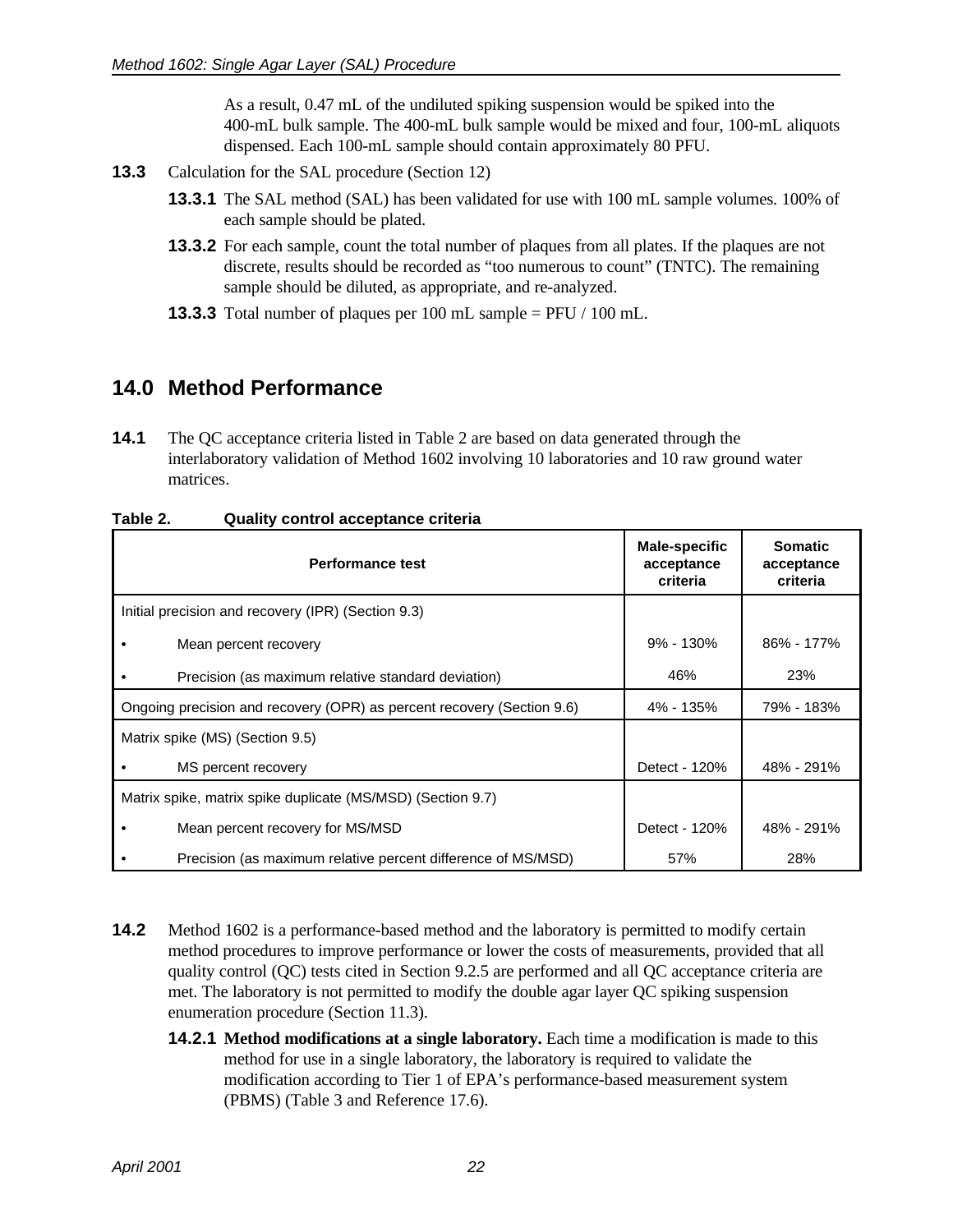<span id="page-30-0"></span>**14.2.2 Method modifications for nationwide approval.** If the laboratory or a manufacturer seeks EPA approval of a method modification for nationwide use, the laboratory or manufacturer must validate the modification according to Tier 2 of EPA's PBMS (Table 2 and Reference 17.6). *Please note: After a method modification is validated for nationwide use, each individual laboratory electing to use the modification still must demonstrate acceptable initial and on-going performance with the modified method through the analysis of method blanks, media sterility checks, positive controls, ODC samples, and MS samples.* 

| rable 3.                      | Tier 1 and Tier 2 validation/Equivalency Demonstration Requirements |                                                                                                                                     |                                                                                |
|-------------------------------|---------------------------------------------------------------------|-------------------------------------------------------------------------------------------------------------------------------------|--------------------------------------------------------------------------------|
| Test                          | <b>Description</b>                                                  | Tier 1 modification <sup>(1)</sup>                                                                                                  | Tier 2 modification $(2)$                                                      |
| IPR.<br>(Section 9.3)         | 4 replicates of spiked<br>reagent water                             | Required. Must be accompanied by a<br>method blank.                                                                                 | Required per laboratory                                                        |
| Method blank<br>(Section 9.4) | Unspiked reagent<br>water                                           | Required                                                                                                                            | Required per laboratory                                                        |
| MS/MSD<br>(Section 9.7)       | 2 replicates of spiked<br>matrix water                              | Recommended, but not required. Must be<br>accompanied by an unspiked field sample<br>collected at the same time as the MS<br>sample | Required per laboratory.<br>Each laboratory must<br>analyze a different water. |

| Table 3. | Tier 1 and Tier 2 Validation/Equivalency Demonstration Requirements |  |  |
|----------|---------------------------------------------------------------------|--|--|
|----------|---------------------------------------------------------------------|--|--|

#### *Please note:*

(1) If a modification will be used only in one laboratory, these tests must be performed and the results must meet all of the QC acceptance criteria in the method (these tests also are required the first time a laboratory uses the validated version of the method). After the initial demonstration that the modification is equivalent to the procedure specified in this method, the laboratory must continue to demonstrate acceptable ongoing performance with the modified method through the analysis of media sterility checks, method blanks, positive controls, ODC samples, and MS samples.

(2) If nationwide approval of a modification is sought for one type of water matrix (such as ground water), a minimum of 3 laboratories must perform the tests and the results from each lab individually must meet all QC acceptance criteria in the method. If more than 3 laboratories are used in a study, a minimum of 75% of the laboratories must meet all QC acceptance criteria.

### **15.0 Pollution Prevention**

- **15.1** The solutions and reagents used in this method pose little threat to the environment when recycled and managed properly.
- **15.2** Solutions and reagents should be prepared in volumes consistent with laboratory use to minimize the volume of expired materials to be disposed.

### **16.0 Waste Management**

- **16.1** The laboratory is responsible for complying with all Federal, State, and local regulations governing waste management, particularly hazardous waste identification rules and land disposal restrictions, and for protecting the air, water, and land by minimizing and controlling all releases from fume hoods and bench operations. Compliance with all sewage discharge permits and regulations is also required. An overview of requirements can be found in *Environmental Management Guide for Small Laboratories* (EPA 233-B-98-001).
- **16.2** Samples, reference materials, and equipment known or suspected to have bacteriophage attached or contained must be sterilized prior to disposal.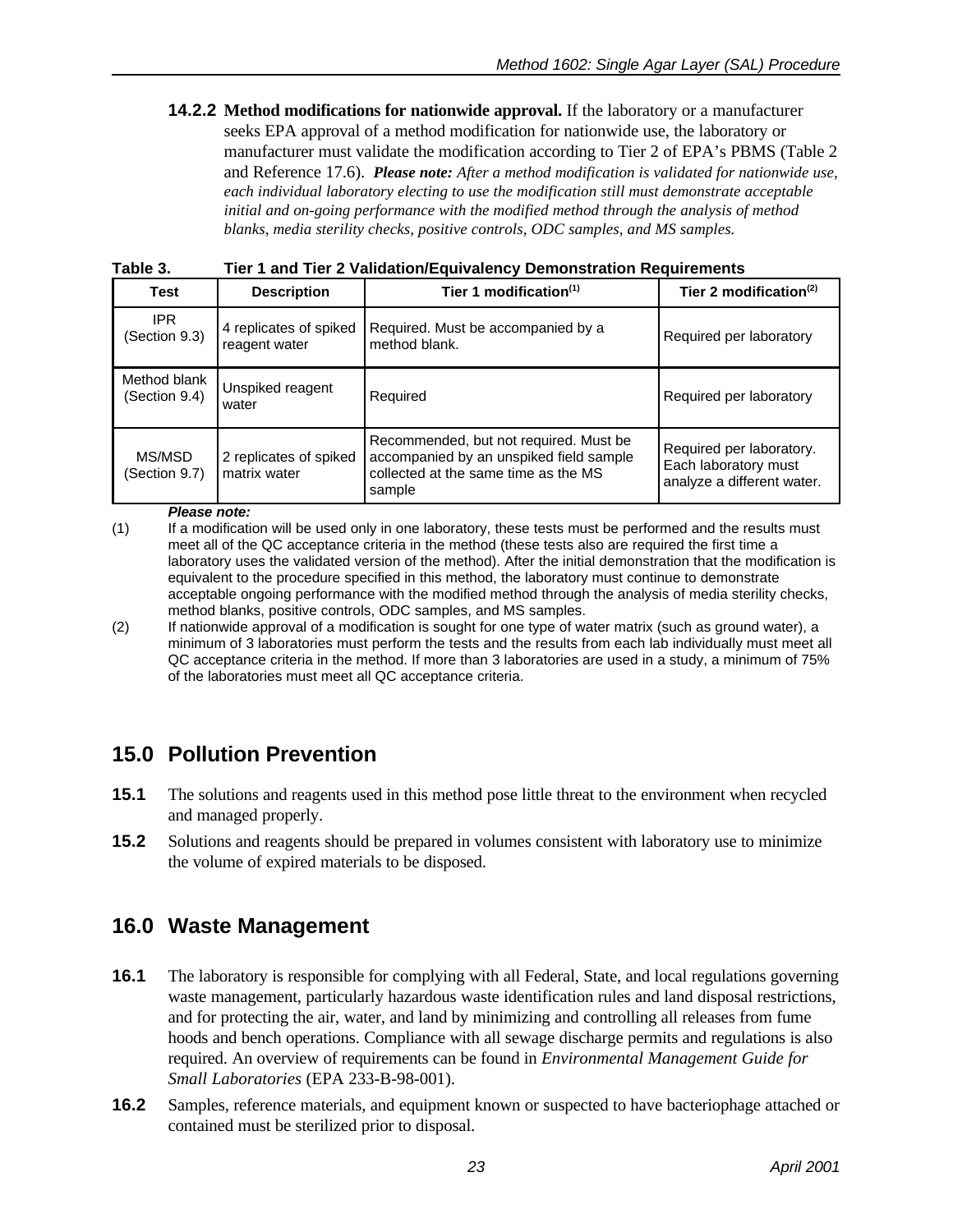<span id="page-31-0"></span>**16.3** For further information on waste management, consult *The Waste Management Manual for Laboratory Personnel* and *Less Is Better: Laboratory Chemical Management for Waste Reduction*, both available from the American Chemical Society's Department of Government Relations and Science Policy, 1155 16th Street N.W., Washington D.C. 20036.

### **17.0 References**

- **17.1** American Public Health Association, American Water Works Association, Water Environment Federation. Washington, D.C. Joint Task Group for Section 9224, 1997. Detection of Coliphages. For Standard Methods for the Examination of Water and Waste Water 20<sup>th</sup> Edition Supplement. (draft version - December 1997)
- **17.2** American Public Health Association, American Water Works Association, and Water Environment Federation. 1995. *Standard Methods for Water and Wastewater.* 20th Edition. Sections 9020, 9030, 9040, 9050, and 9221.
- **17.3** Bordner, R., J.A. Winter, and P.V. Scarpino (eds.). 1978. *Microbiological Methods for Monitoring the Environment, Water and Wastes*. EPA-600/8-78-017. Office of Research and Development. USEPA.
- **17.4** *Manual for the Certification of Laboratories Analyzing Drinking Water*, EPA 815-B-97-001, Office of Ground Water and Drinking Water, Technical Support Center, U.S. Environmental Protection Agency, 26 Martin Luther King Drive, Cincinnati, OH 45268.
- **17.5** *Annual Book of ASTM Standards.* Vol. 11.01. American Society for Testing and Materials. Philadelphia, PA 19103.
- **17.6** USEPA. *EPA Guide to Method Flexibility and Approval of EPA Water Methods,* EPA 821-D-96 004. Office of Water, Engineering and Analysis Division, Washington, DC 20460 (1996).
- **17.7** USEPA. Method 1601: Male-specific (F<sup>+</sup>) and Somatic Coliphage in Water by Two-Step Enrichment Procedure. EPA 821-R-01-030. Office of Water, Engineering and Analysis Division, Washington, DC 20460 (April 2001).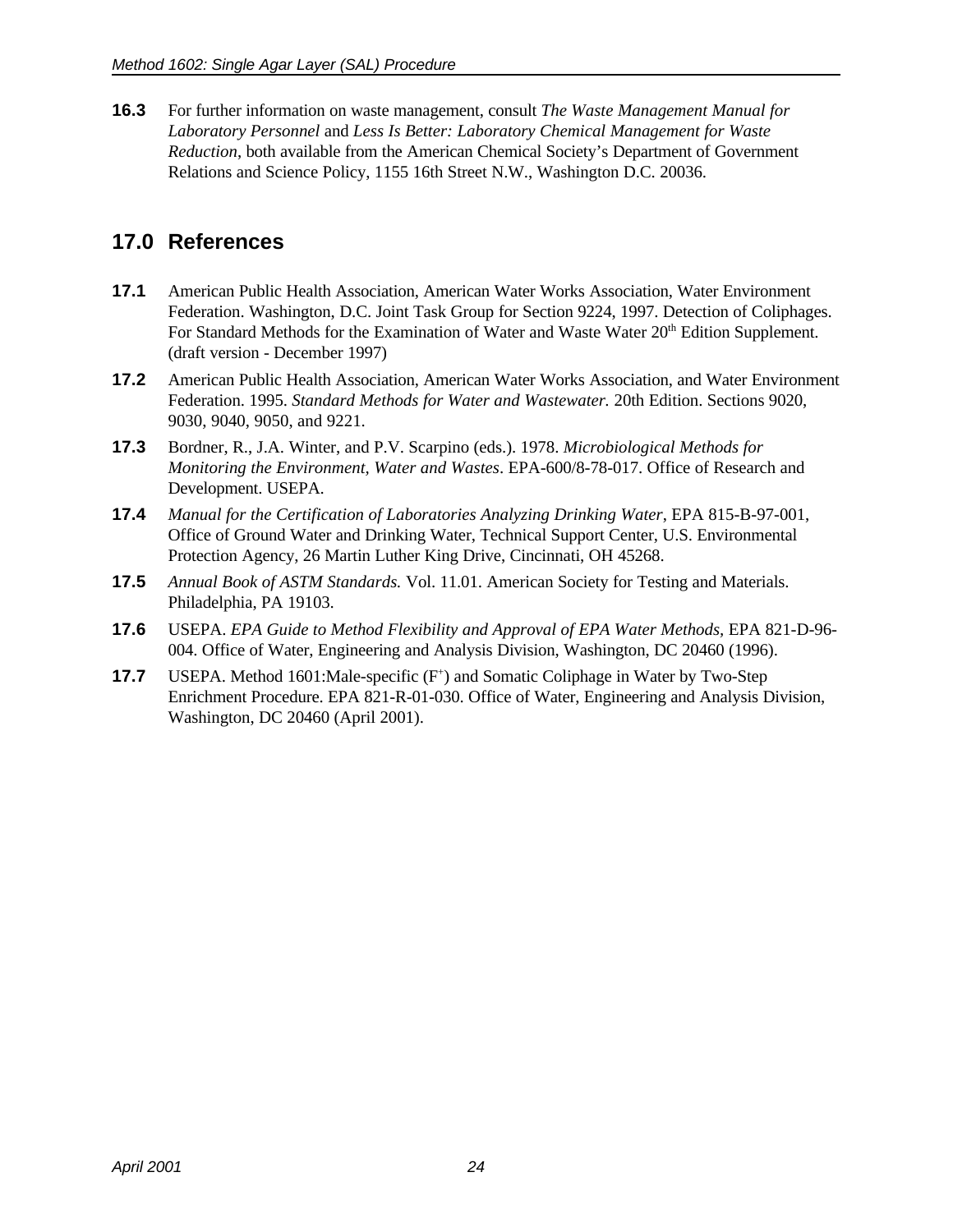### <span id="page-32-0"></span>**18.0 Flowcharts**

We greatly appreciate Fred Williams (USEPA, Cincinnati, OH) for providing the original flow charts on which all of the following flowcharts are based.

**Flow chart 1. Preparation of log-phase host bacteria stock cultures (Section 7.5.4)** 

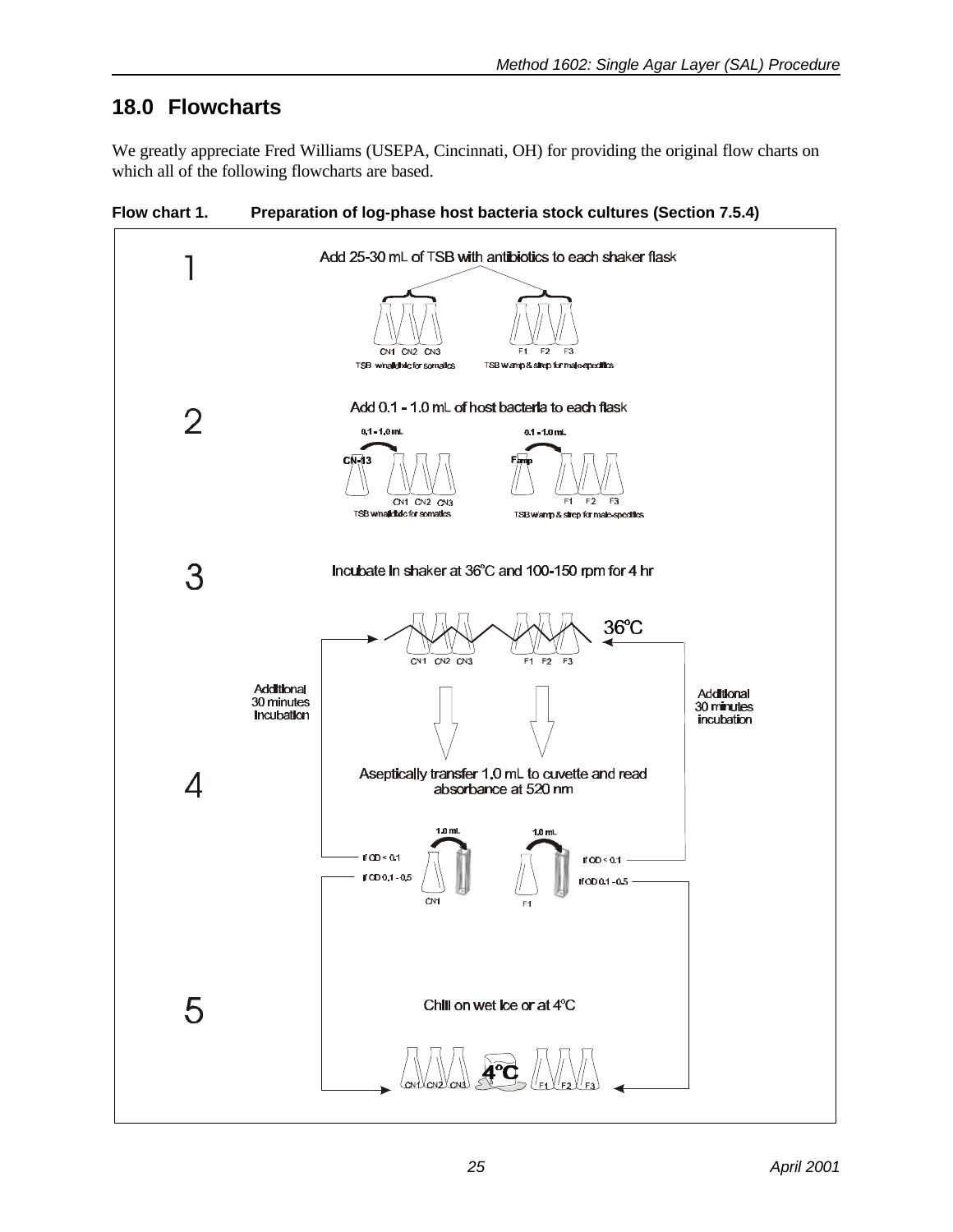

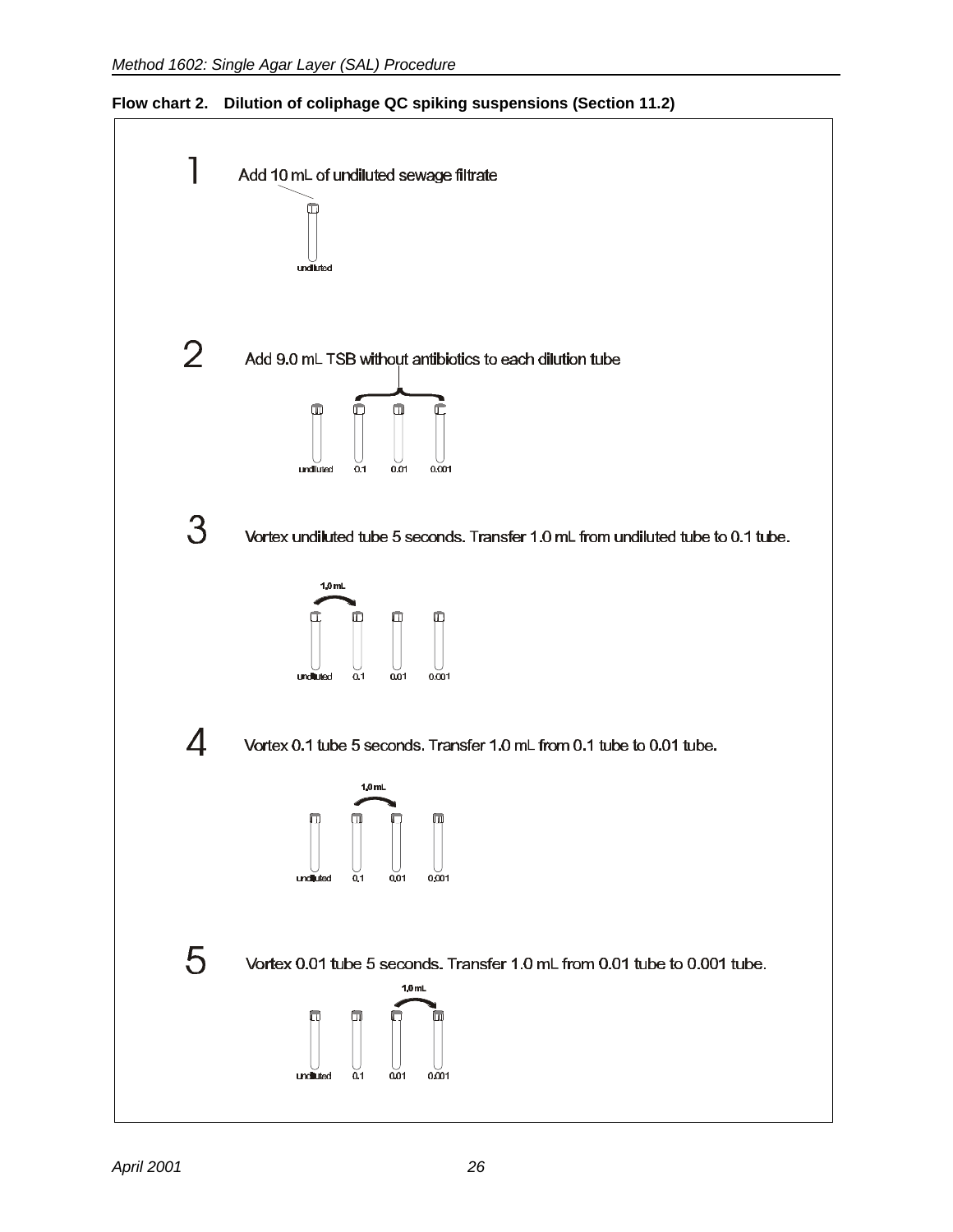#### **Flow chart 3. Coliphage spiking suspension enumeration by double agar layer (DAL) procedure (Section 11.3)**

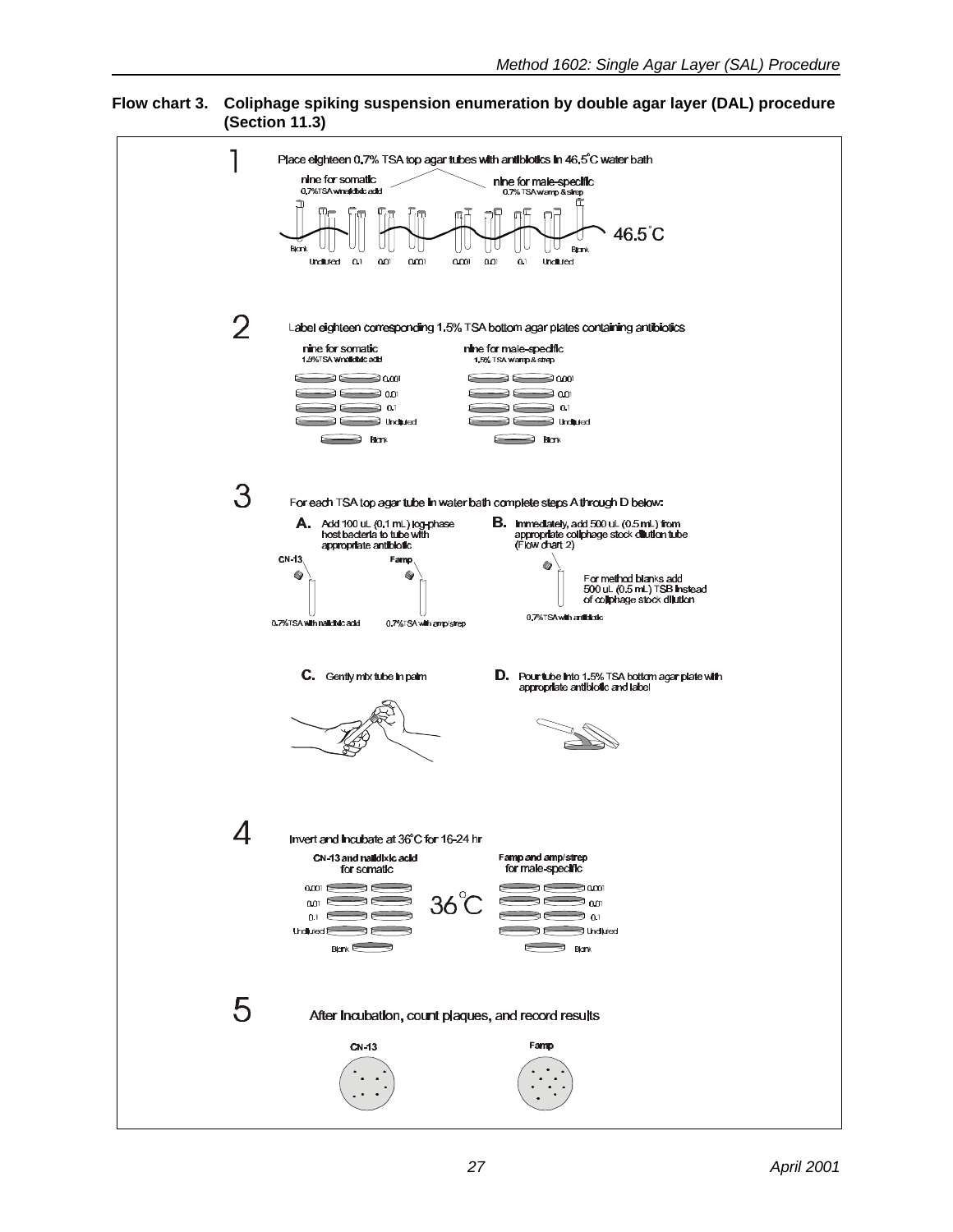

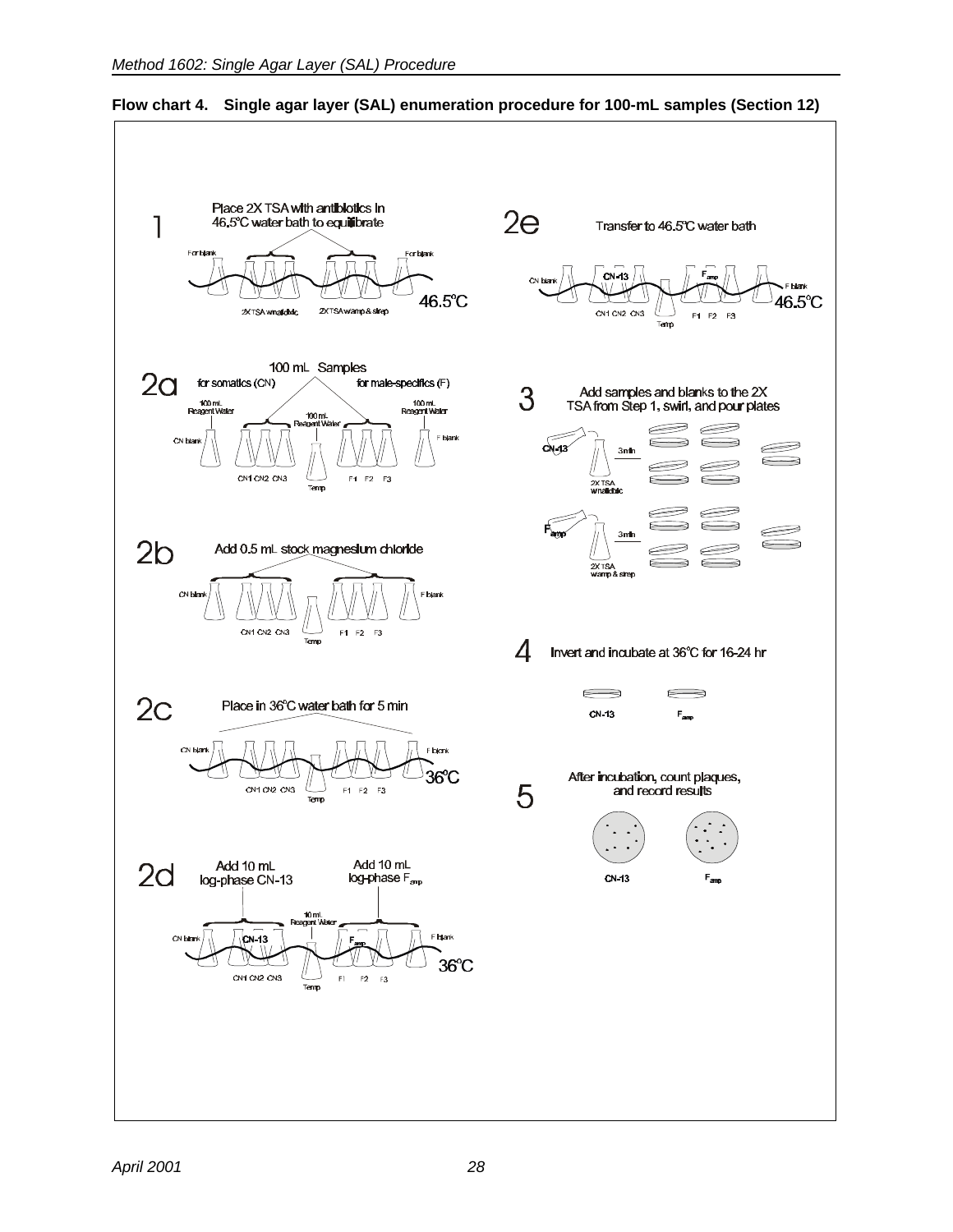## <span id="page-36-0"></span>**19.0 Glossary**

These definitions and purposes are specific to this method but have been conformed to common usage as much as possible.

#### **19.1 Symbols**

| $^{\circ}$ ( $^{\circ}$ | degrees Celsius |
|-------------------------|-----------------|
| u                       | micro           |
| #                       | number          |
| $\%$                    | percent         |

#### **19.2 Alphabetical characters and acronyms**

| <b>ASTM</b>                          | American Society for Testing and Materials     |
|--------------------------------------|------------------------------------------------|
| <b>CFR</b>                           | Code of Federal Regulations                    |
| <b>DAL</b>                           | double agar layer method                       |
| <b>DOT</b>                           | Department of Transportation                   |
| g                                    | gram                                           |
| <b>HCl</b>                           | hydrochloric acid                              |
| <b>IPR</b>                           | initial precision and recovery                 |
| KH <sub>2</sub> HPO <sub>4</sub>     | potassium phosphate                            |
| L                                    | liter                                          |
| M                                    | molar                                          |
| mg                                   | milligram                                      |
| MgCl <sub>2</sub> •6H <sub>2</sub> O | magnesium chloride hexahydrate                 |
| mL                                   | milliliter                                     |
| mm                                   | millimeter                                     |
| <b>MPN</b>                           | most probable number                           |
| <b>MS</b>                            | matrix spike                                   |
| <b>NaOH</b>                          | sodium hydroxide                               |
| $Na2S2O3$                            | sodium thiosulfate                             |
| <b>NIST</b>                          | National Institute of Standards and Technology |
| nm                                   | nanometer                                      |
| OD                                   | optical density                                |
| <b>OPR</b>                           | ongoing precision and recovery                 |
| <b>OSHA</b>                          | Occupational Safety and Health Administration  |
| PFU                                  | plaque forming unit                            |
| psi                                  | pounds per square inch                         |
| QA                                   | quality assurance                              |
| QC                                   | quality control                                |
| rpm                                  | revolutions per minute                         |
| <b>SAL</b>                           | single agar layer method                       |
| <b>TNTC</b>                          | too numerous to count                          |
| TSA                                  | tryptic soy agar                               |
| <b>TSB</b>                           | tryptic soy broth                              |
| <b>USEPA</b>                         | United States Environmental Protection Agency  |
| X                                    | "times"                                        |